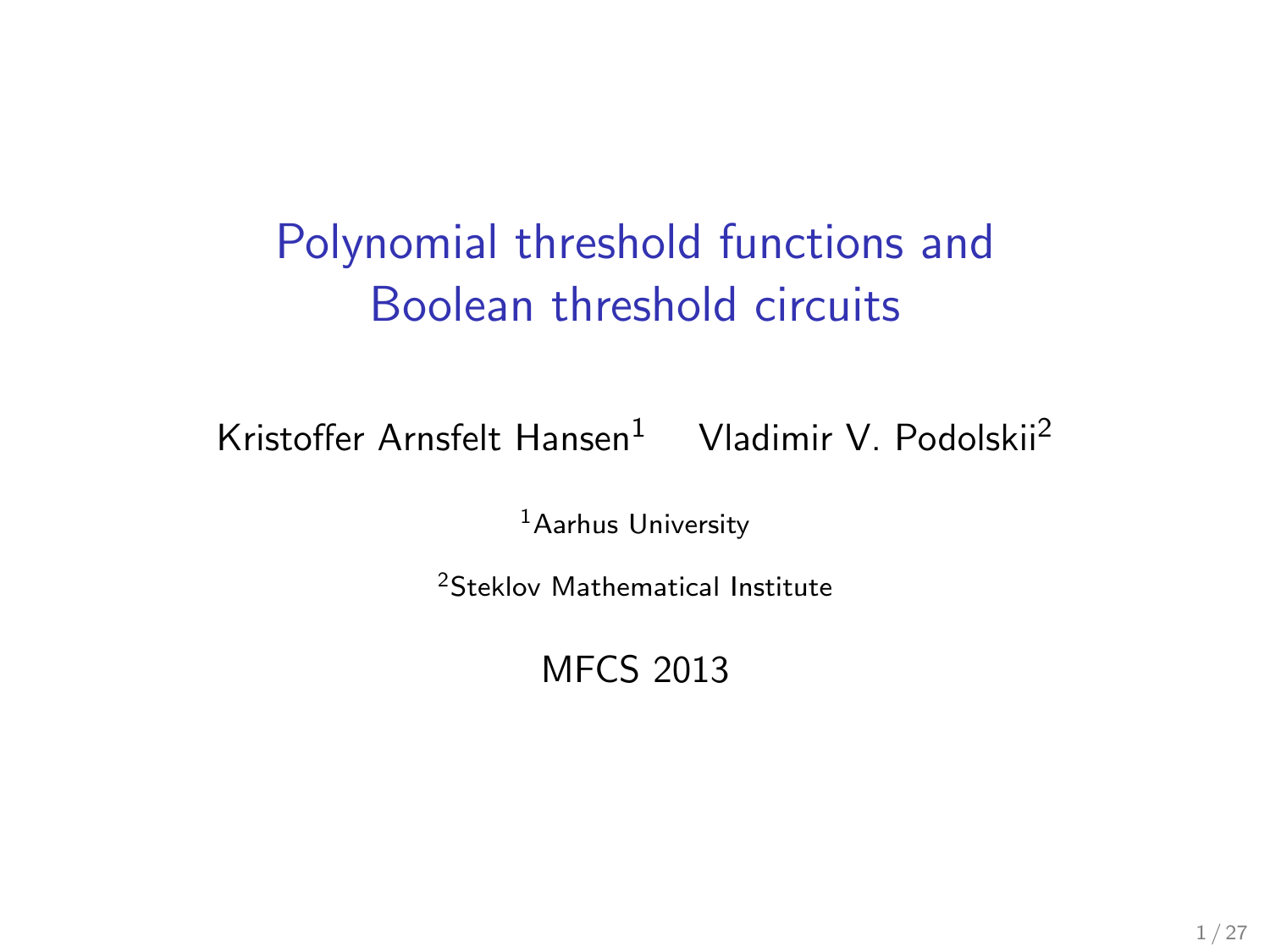# Boolean Threshold Functions

Boolean function  $f: \{a, b\}^n \rightarrow \{-1, 1\}.$ 

Polynomial threshold gate computing  $f$  is a polynomial  $p \in \mathbb{R}[x_1,\ldots,x_n]$  such that for all  $x \in \{a,b\}^n$  we have

 $f(x) = \text{sign } p(x)$ .

Complexity measures:

The degree of p is the degree of the polynomial.

The length of  $p$  is the number of its monomials.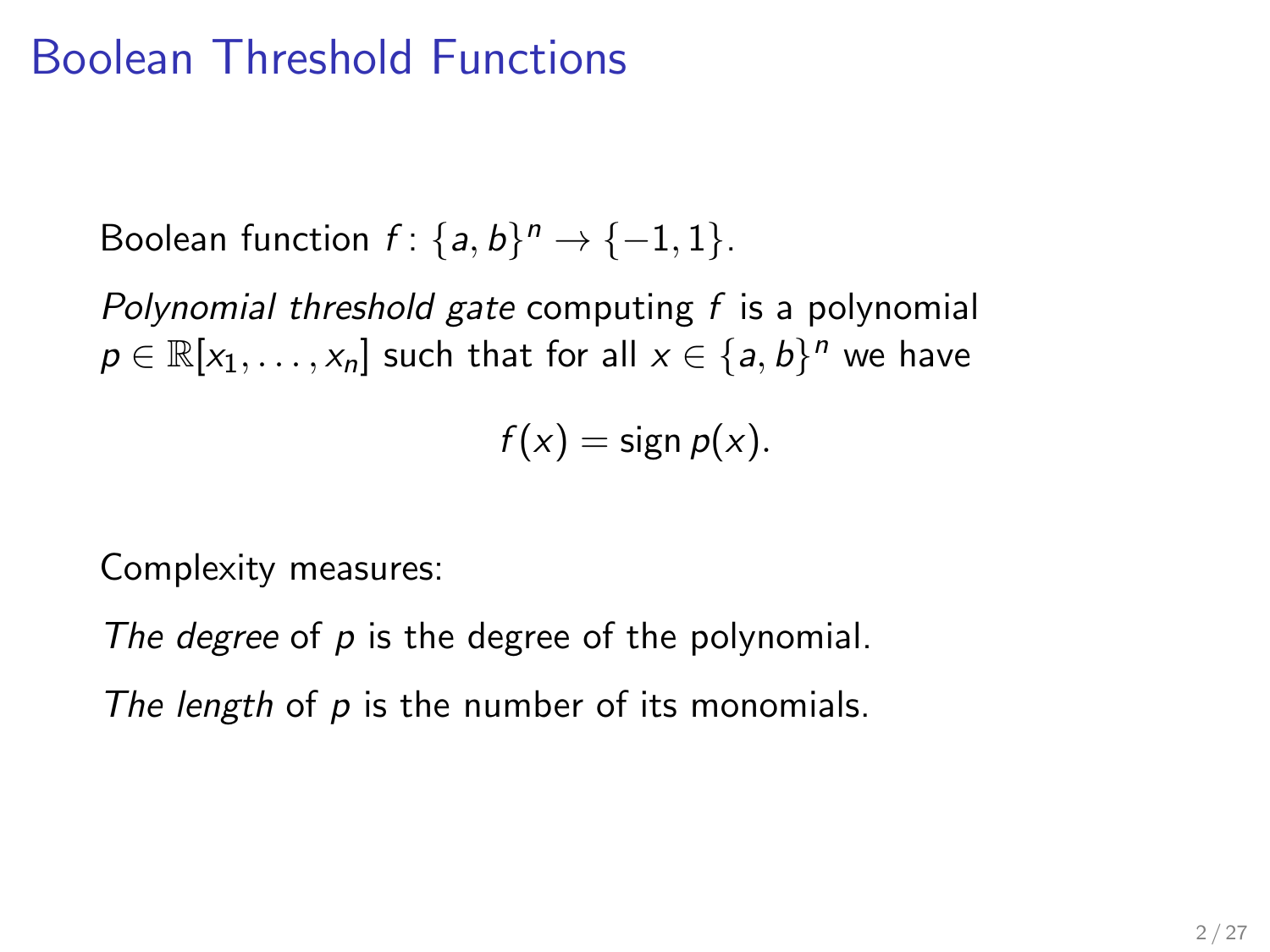# Example

{
$$
a, b
$$
} = {1,2}.  
 $p(x, y) = 16 - 15xy + 3x^2y^2$ .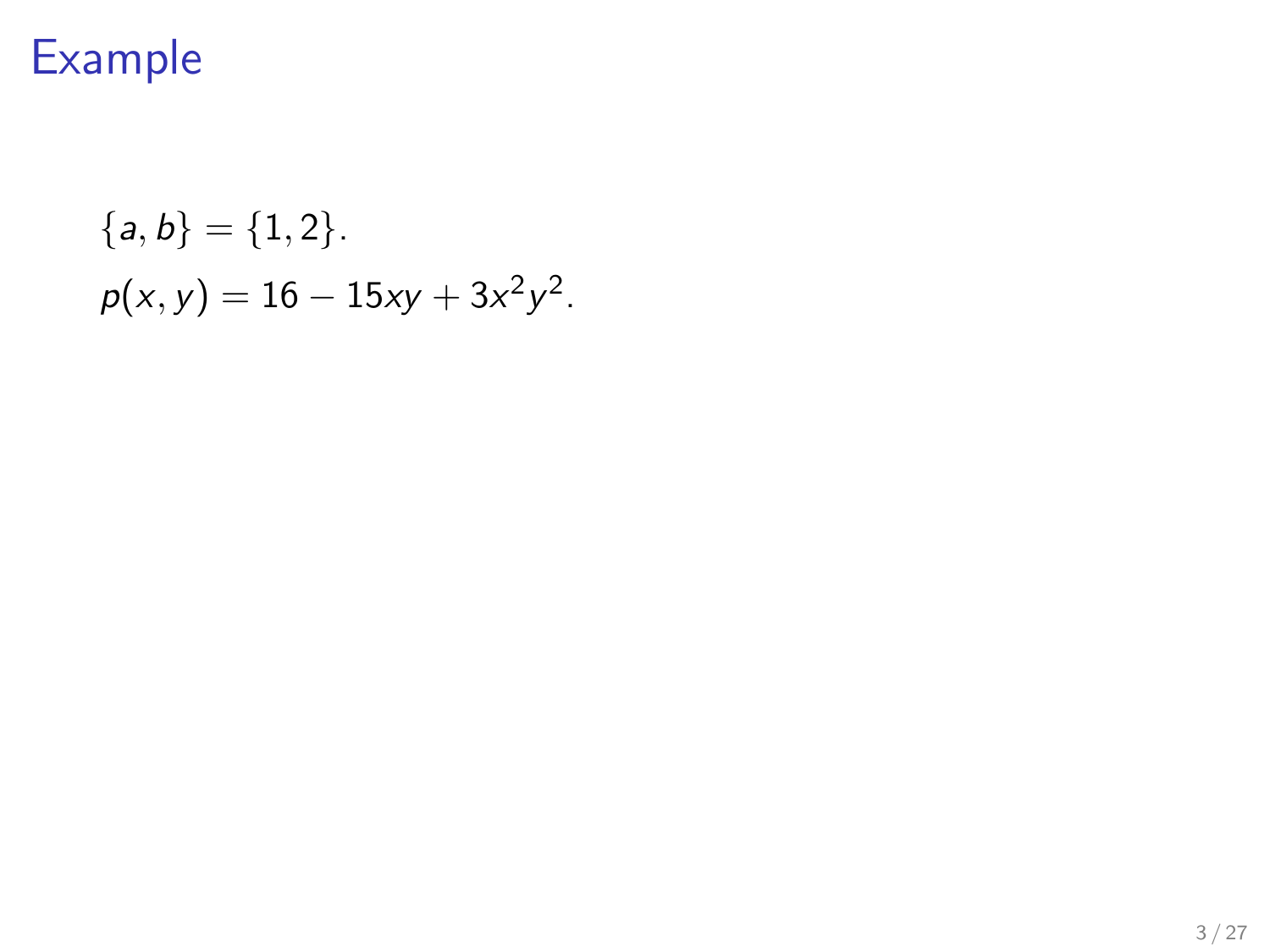# Example

{
$$
a, b
$$
} = {1, 2}.  
 $p(x, y) = 16 - 15xy + 3x^2y^2$ .

$$
x = y = 1
$$
  

$$
x = 2, y = 1
$$
  

$$
x = y = 2
$$

 $16 - 15 + 3 > 0$  $16 - 30 + 12 < 0$  $16 - 60 + 48 > 0$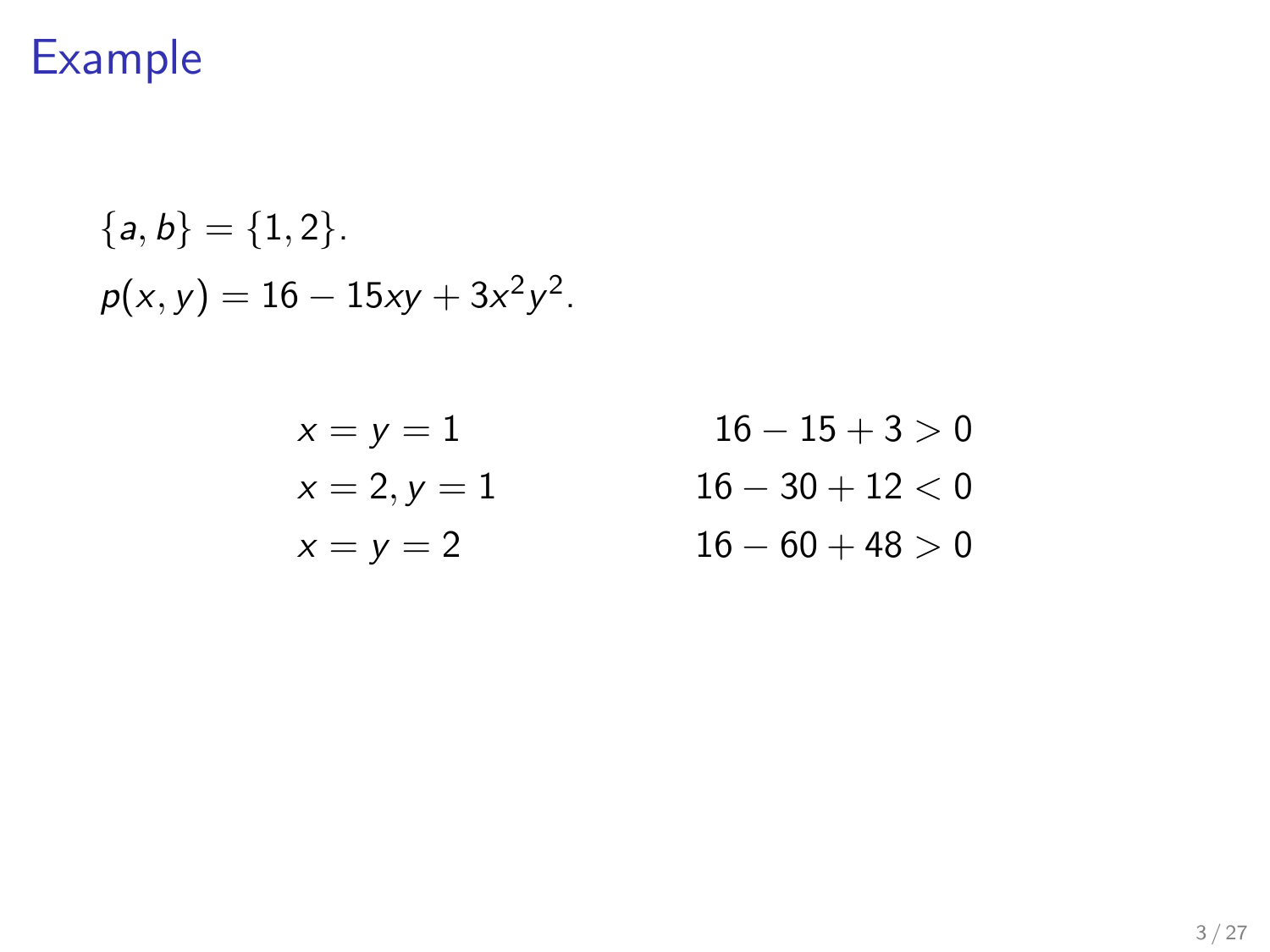# Example

{
$$
a, b
$$
} = {1, 2}.  
 $p(x, y) = 16 - 15xy + 3x^2y^2$ .

| $x = y = 1$    | $16 - 15 + 3 > 0$  |
|----------------|--------------------|
| $x = 2, y = 1$ | $16 - 30 + 12 < 0$ |
| $x = y = 2$    | $16 - 60 + 48 > 0$ |

 $p(x, y)$  computes PARITY function:  $p(x, y) > 0$  iff  $x + y$  is odd.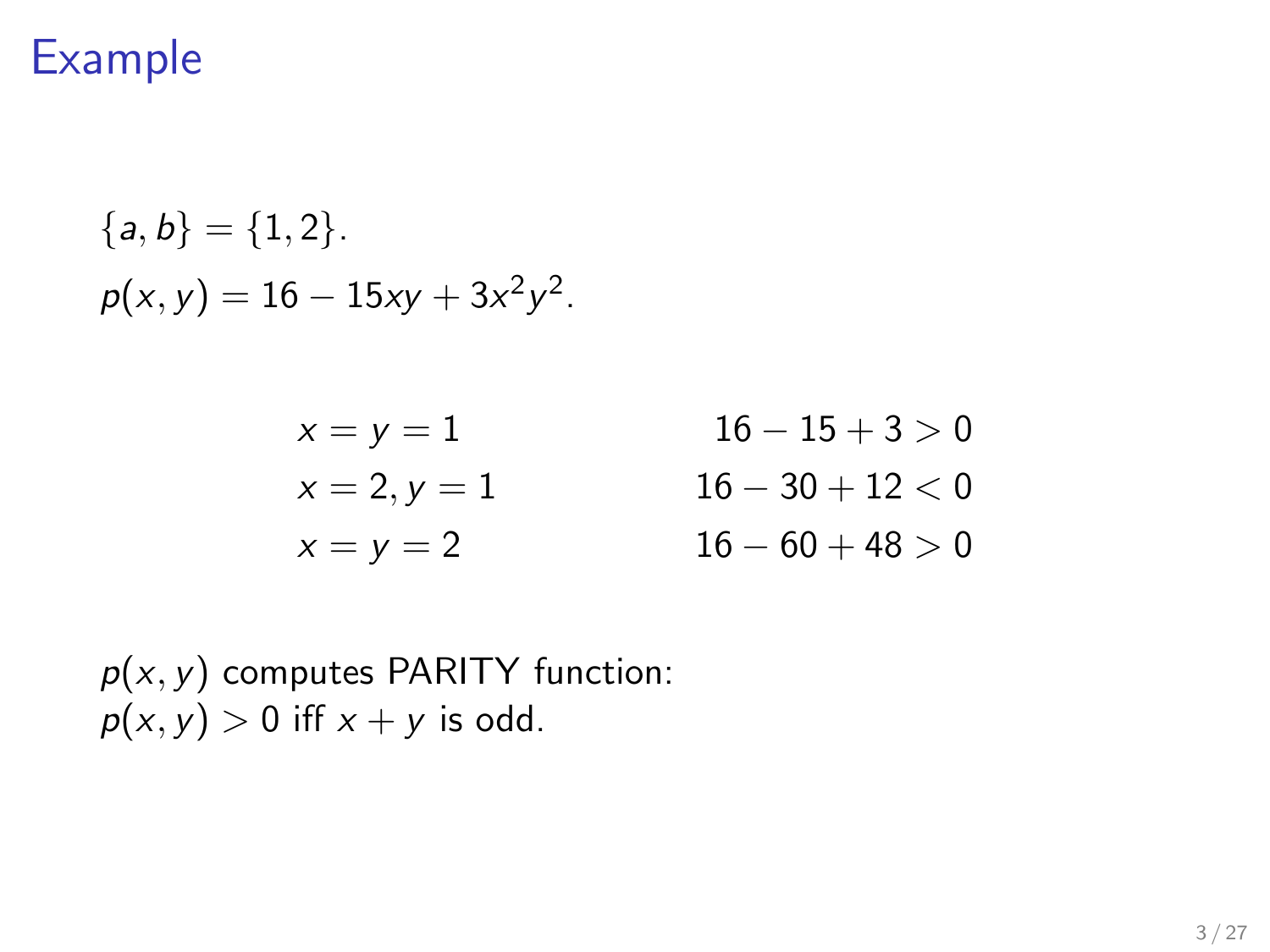## The domain

The most studied cases are  $\{a, b\} = \{0, 1\}$  and  $\{a, b\} = \{-1, 1\}$ .

In these cases we can assume that deg  $p \leq n$ . Indeed,  $x^2 = x$ , if  $x \in \{0, 1\}$  and  $x^2 = 1$ , if  $x \in \{-1, 1\}$ .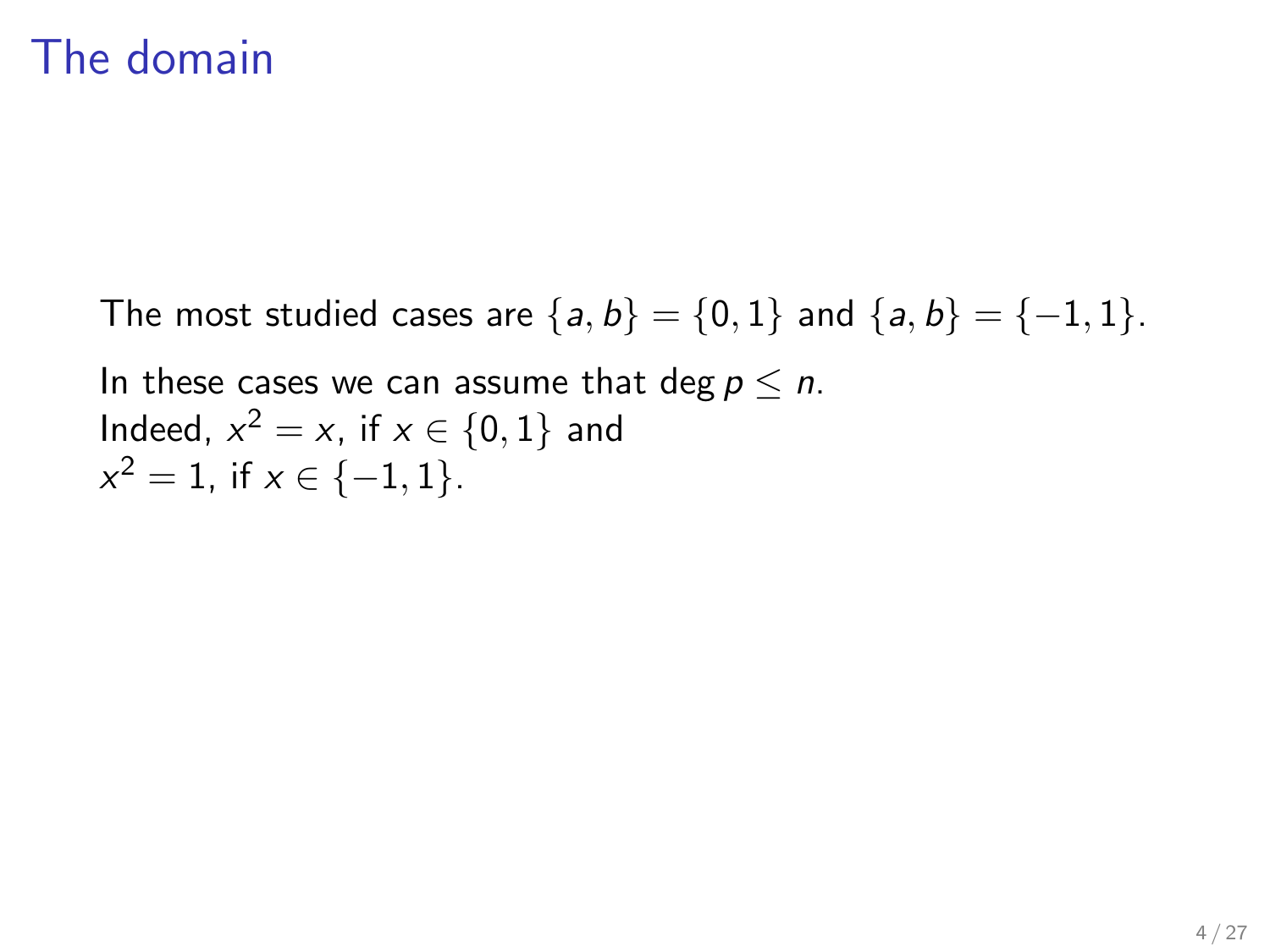# The domain

The most studied cases are  $\{a, b\} = \{0, 1\}$  and  $\{a, b\} = \{-1, 1\}$ .

In these cases we can assume that deg  $p \le n$ . Indeed,  $x^2 = x$ , if  $x \in \{0, 1\}$  and  $x^2 = 1$ , if  $x \in \{-1, 1\}$ .

For general  $\{a, b\}$  this is not the case, in principle degree greater than  $n$  can help to reduce the length.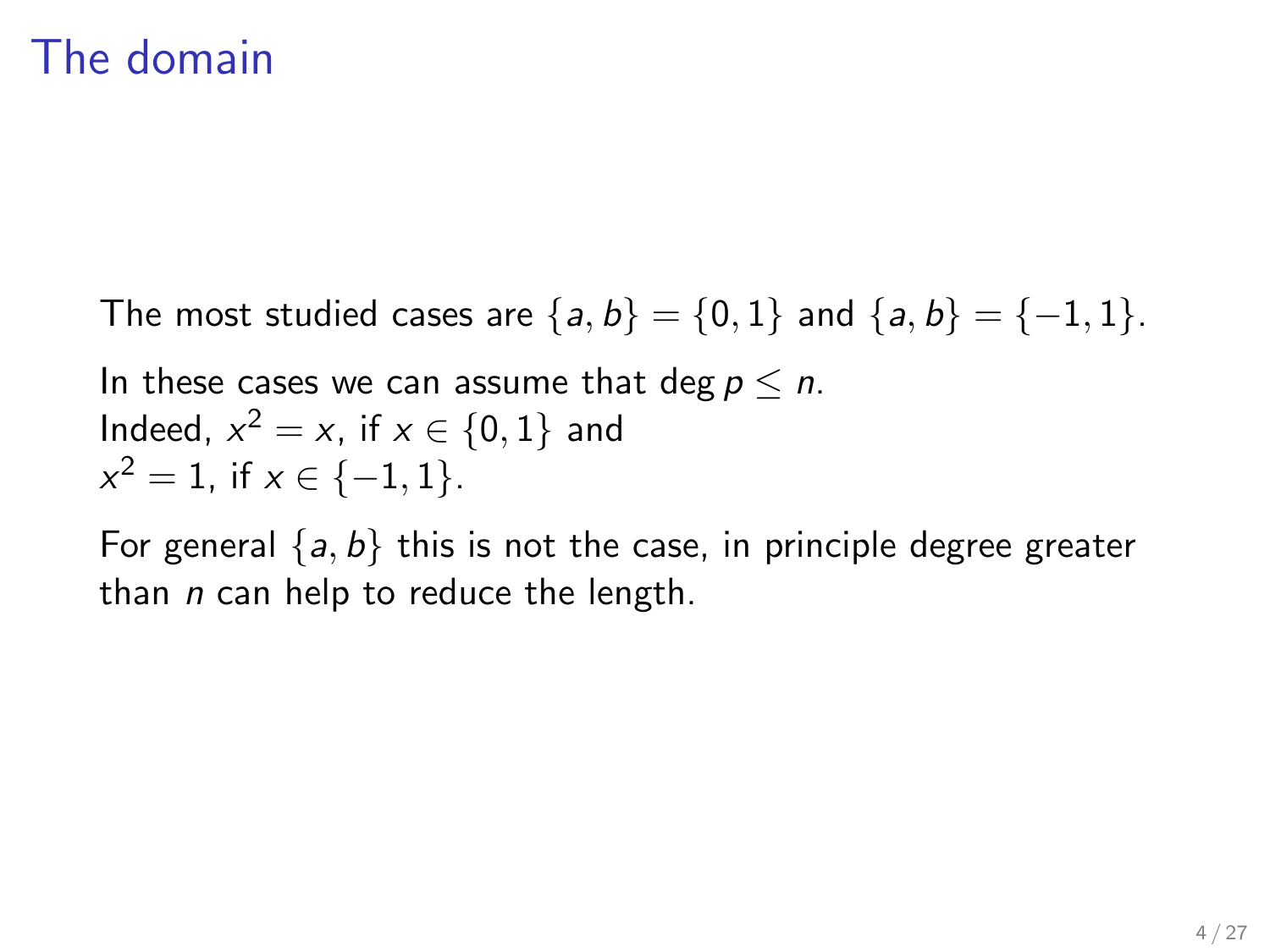# Degree vs. length

Indeed, large degree can help.

### Theorem (Basu et. al, 2004)

PARITY over  $\{1,2\}$  requires length  $2^n$  when the degree is bounded by n, but is computable by degree  $n^2$  and length  $n+1$  threshold gate.

Our example:

$$
p(x, y) = 16 - 15xy + 3x^2y^2
$$

 $n = 2$ , length is  $n + 1 = 3$  degree is  $n^2 = 4$ .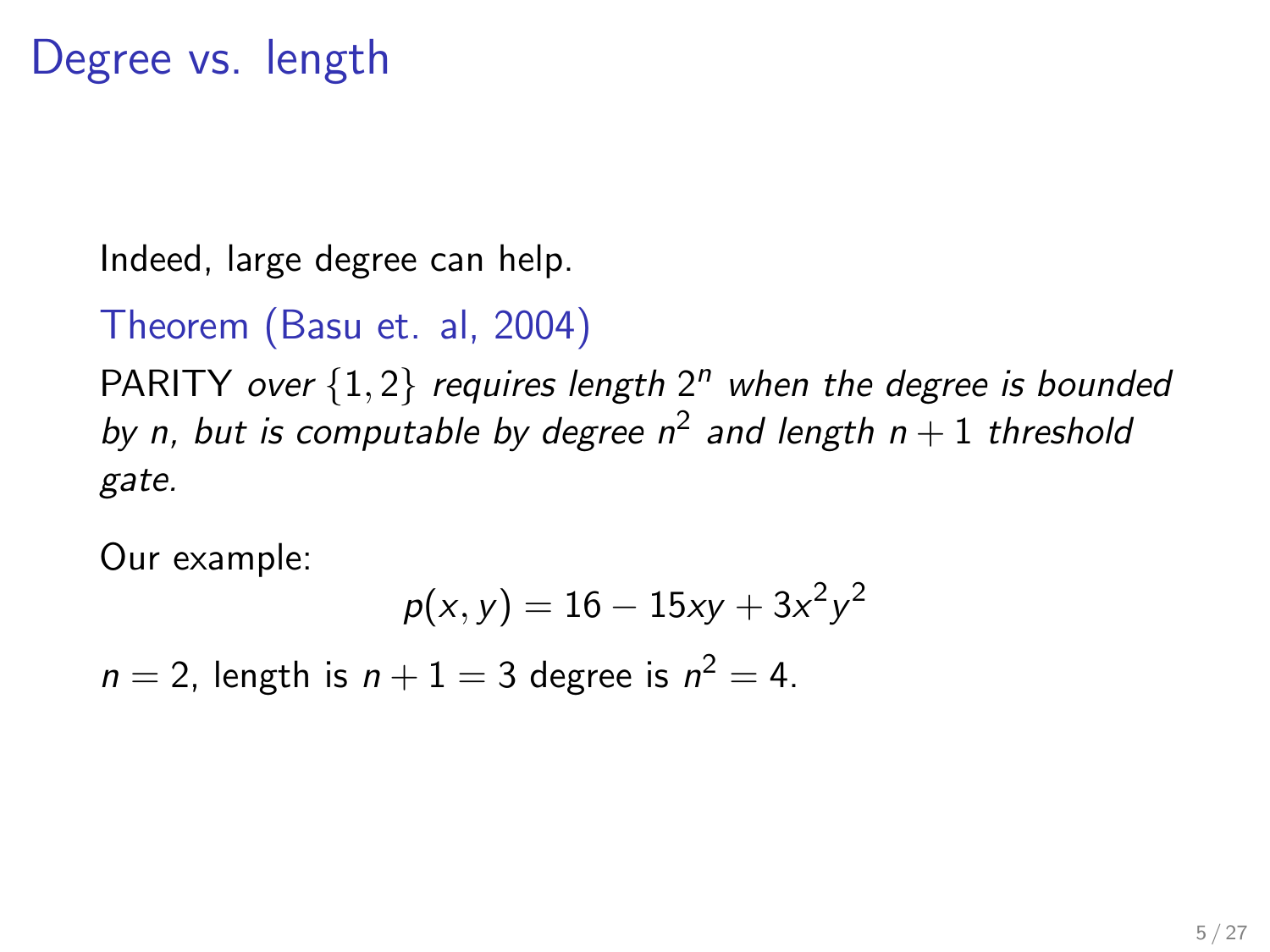# The PTF complexity class

Given  $I(n)$  and  $d(n)$ , we denote by

 $PTF_{a,b}(l(n), d(n))$ 

the class of Boolean functions over  $\{a,b\}^n$  computable by polynomial threshold functions of length  $I(n)$  and degree  $d(n)$ .

 $PTF_{a,b}(l(n), \infty)$  — no bound on the degree.

 $PTF_{a,b}(d(n)) = PTF_{a,b}(poly(n), d(n)).$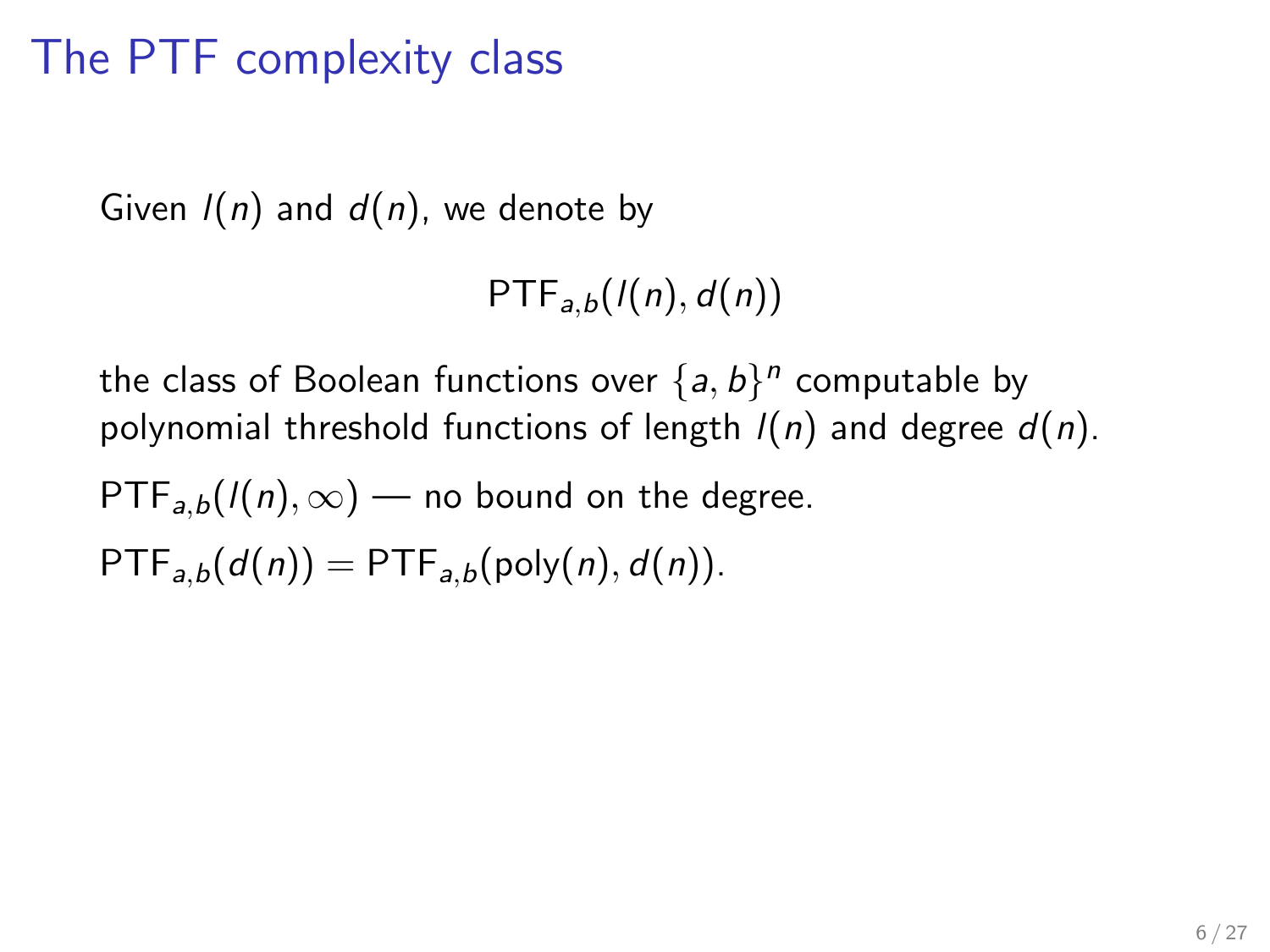# The PTF complexity class

Given  $I(n)$  and  $d(n)$ , we denote by

 $PTF_{a,b}(l(n), d(n))$ 

the class of Boolean functions over  $\{a,b\}^n$  computable by polynomial threshold functions of length  $I(n)$  and degree  $d(n)$ .

 $PTF_{a,b}(l(n), \infty)$  — no bound on the degree.

 $PTF_{a,b}(d(n)) = PTF_{a,b}(poly(n), d(n)).$ 

Below we concentrate on  $\{1,2\}$ -domain. Our results also hold for all  $\{a, b\}$ -domains, which are essentially different from  $\{0, 1\}$  and  $\{-1,1\}.$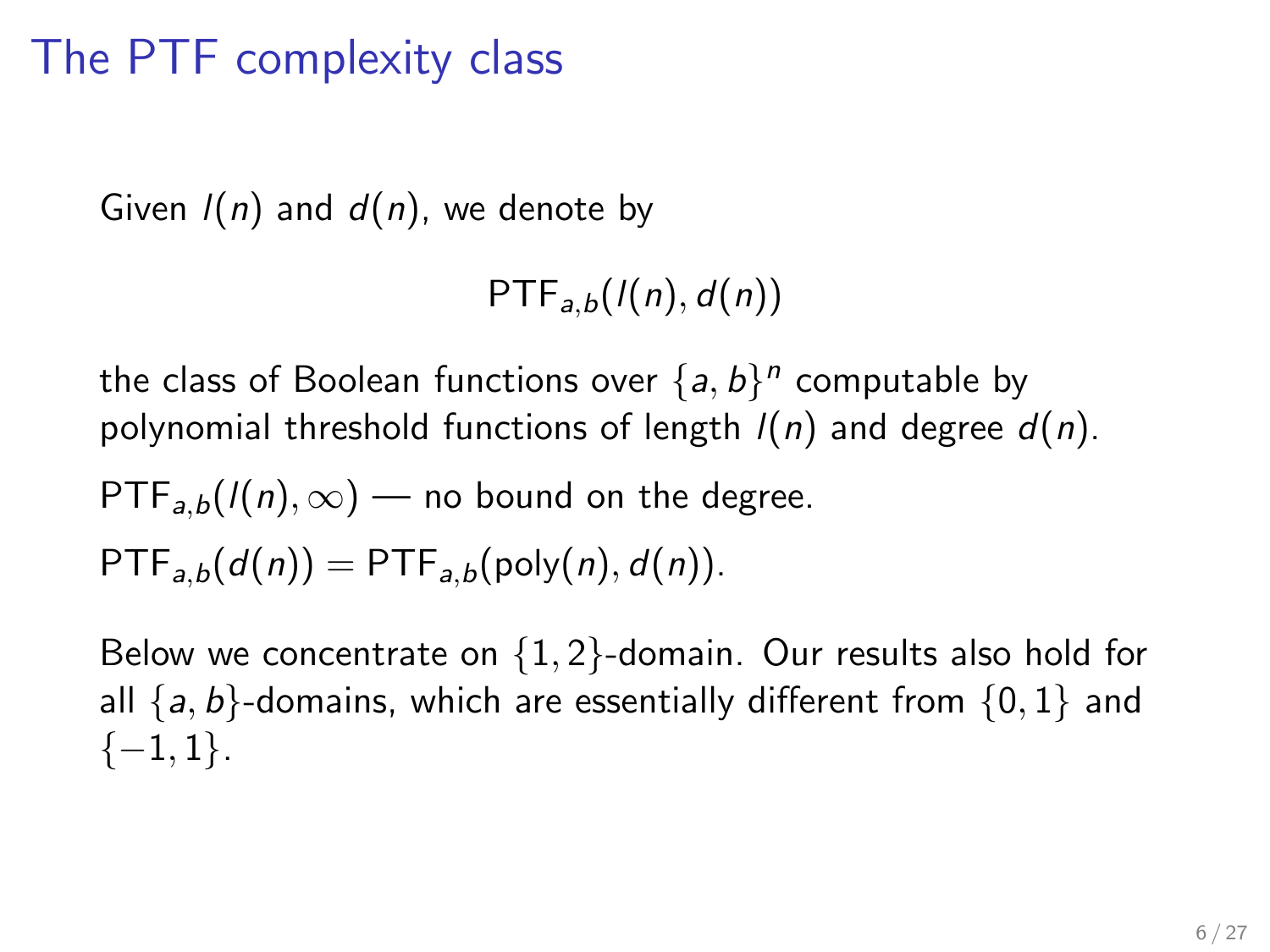# Circuit Classes Notation

We consider classes  $AND$ ,  $OR$ ,  $XOR$ ,  $AC<sup>0</sup>$ .

THR:  $f(x) = sign(\sum_i w_i x_i + w_0)$ .

MAJ:  $f(x) = \mathsf{sign}(\sum_i w_i x_i + w_0)$ , where all  $w_i$  are integers bounded by polynomial in n.

Let  $C_1$  and  $C_2$  be two classes of Boolean circuits. By  $C_1 \circ C_2$  we denote the class of polynomial size circuits consisting of circuit from  $C_1$  with circuits from  $C_2$  as inputs.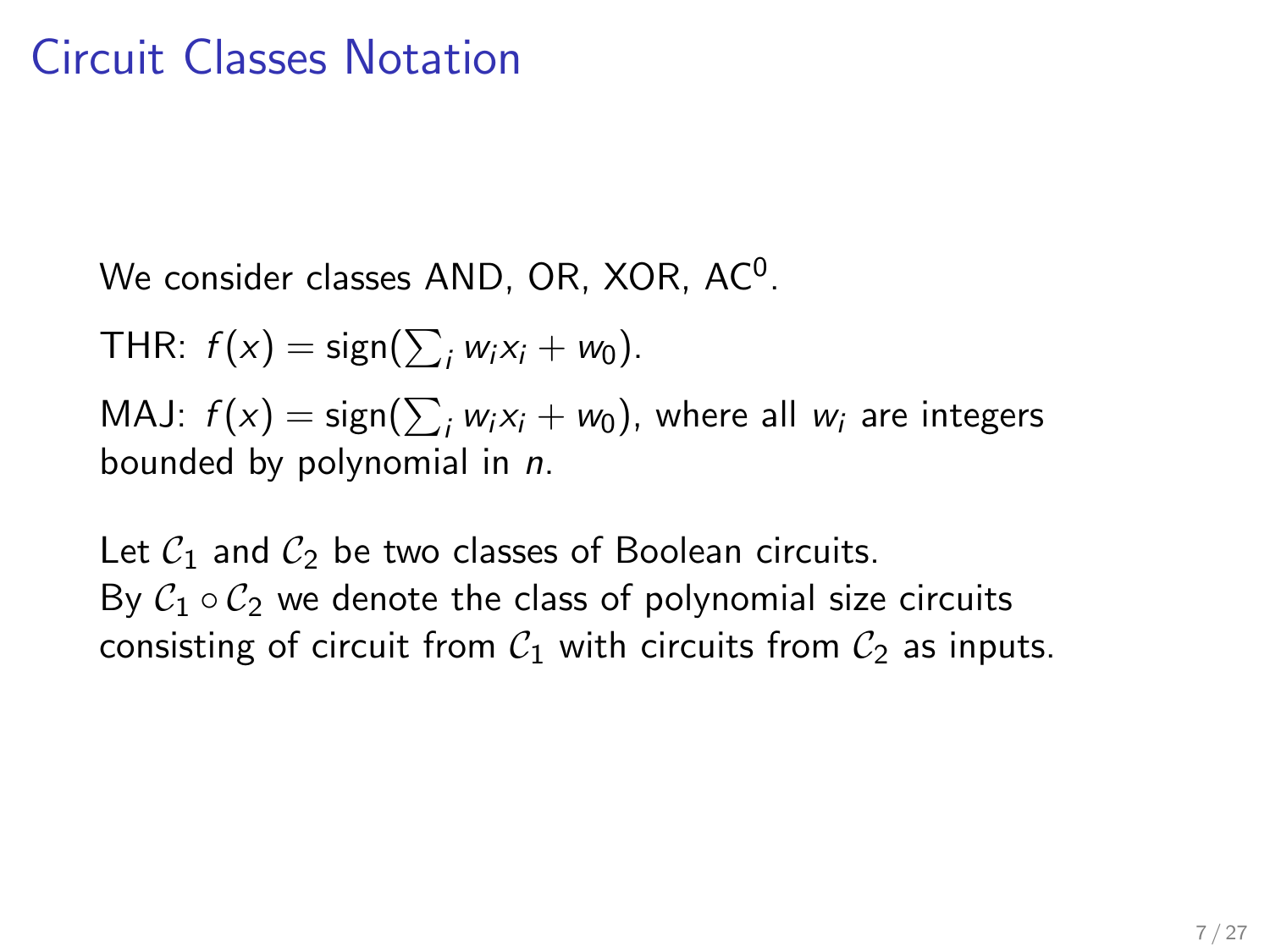## Exponential form of PTFs

For a variable  $y \in \{1,2\}$  consider  $x = \log_2 y \in \{0,1\}$ . Then  $y = 2^x$ .

For monomials we have

$$
y_1^{a_1} \dots y_n^{a_n} = 2^{a_1 x_1 + \dots + a_n x_n}
$$

and for polynomials

$$
P(y) = \sum_{j=1}^{l} c_j \prod_{i=1}^{n} y_i^{a_{ij}} = \sum_{j=1}^{l} c_j 2^{\sum_{i=1}^{n} a_{ij} x_i} = \sum_{j=1}^{l} 2^{\sum_{i=1}^{n} a_{ij} x_i + \log_2 c_j}
$$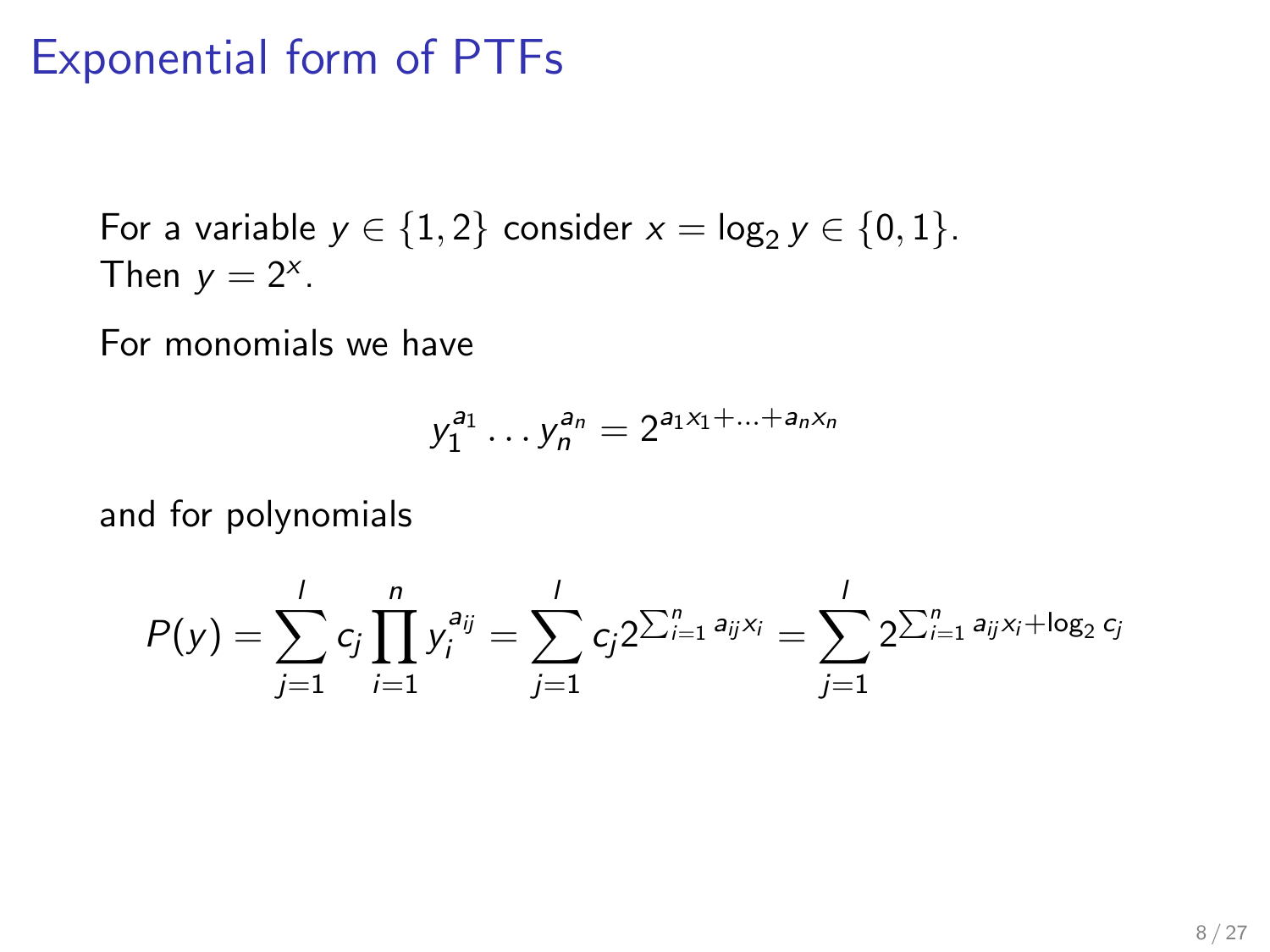## Initial results

Lemma  $PTF_{1,2}(2, \infty) = THR$  and  $PTF_{1,2}(2, poly(n)) = MAJ$ .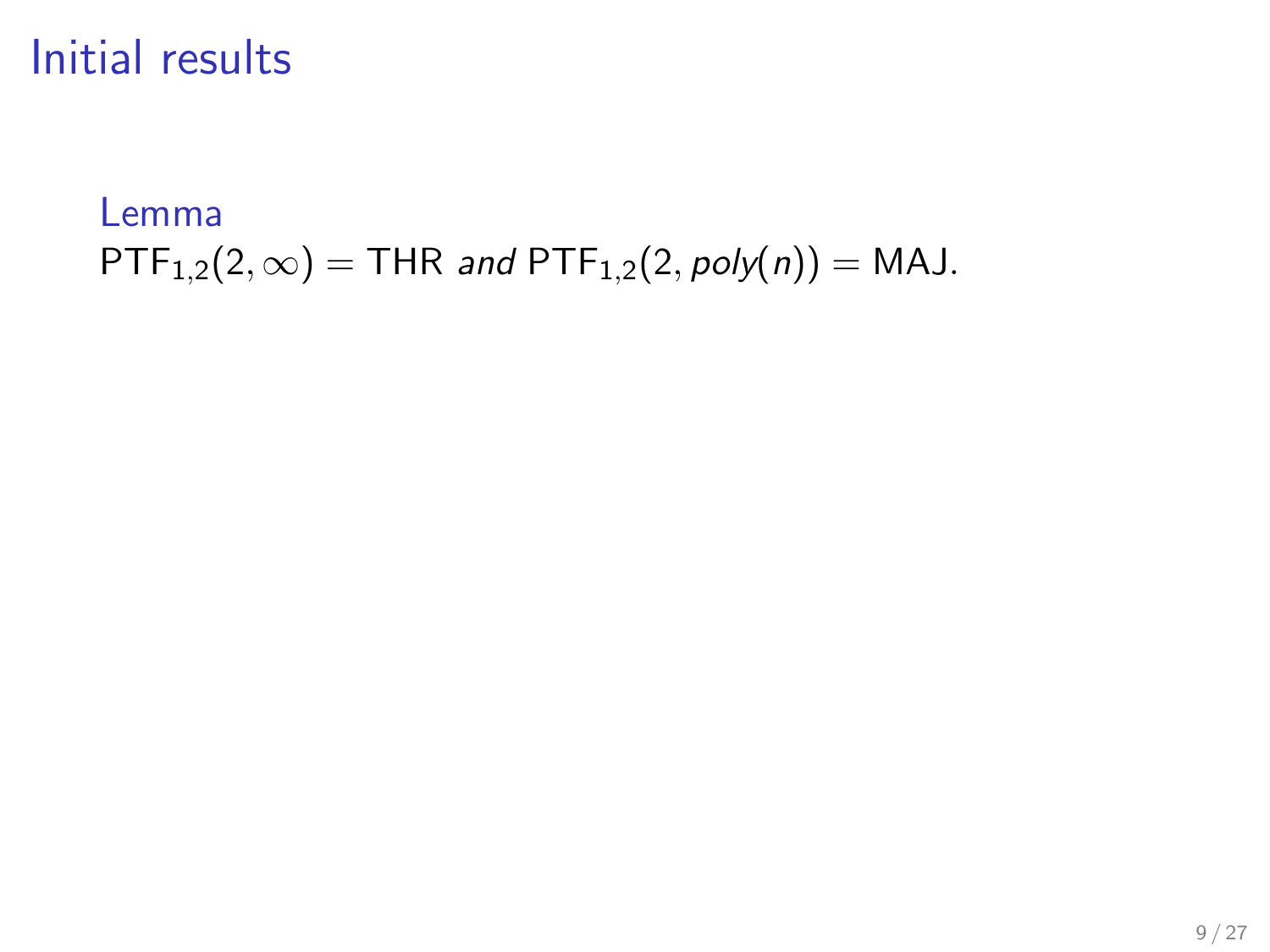# Initial results

#### Lemma

 $PTF_{1,2}(2, \infty) = THR$  and  $PTF_{1,2}(2, poly(n)) = MAJ$ .

### Proof.

Consider THR gate:  $\sum_{i=1}^{n} w_i x_i - w_0 \ge 0$ . Raise each side to the power of 2.

In the other direction, consider

$$
c_1 2^{\sum_{i=1}^n a_i x_i} + c_2 2^{\sum_{i=1}^n b_i x_i} \geq 0.
$$

Interesting case: sign  $c_1 \neq$  sign  $c_2$ . Move one summand to the other side and take a logarithm.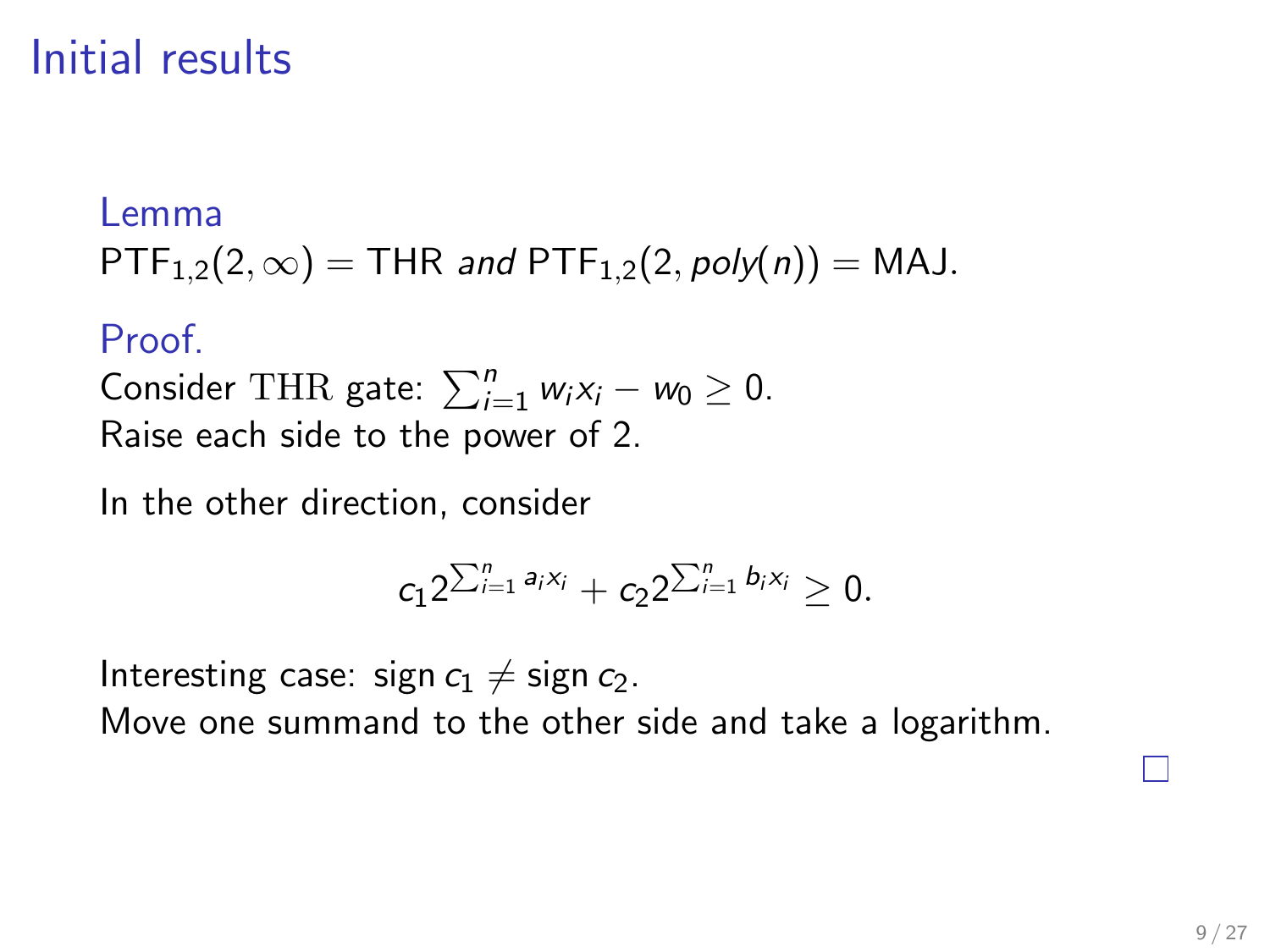# Bounded degree PTFs

Theorem

 $PTF_{1,2}(poly(n)) = THR \circ MAJ$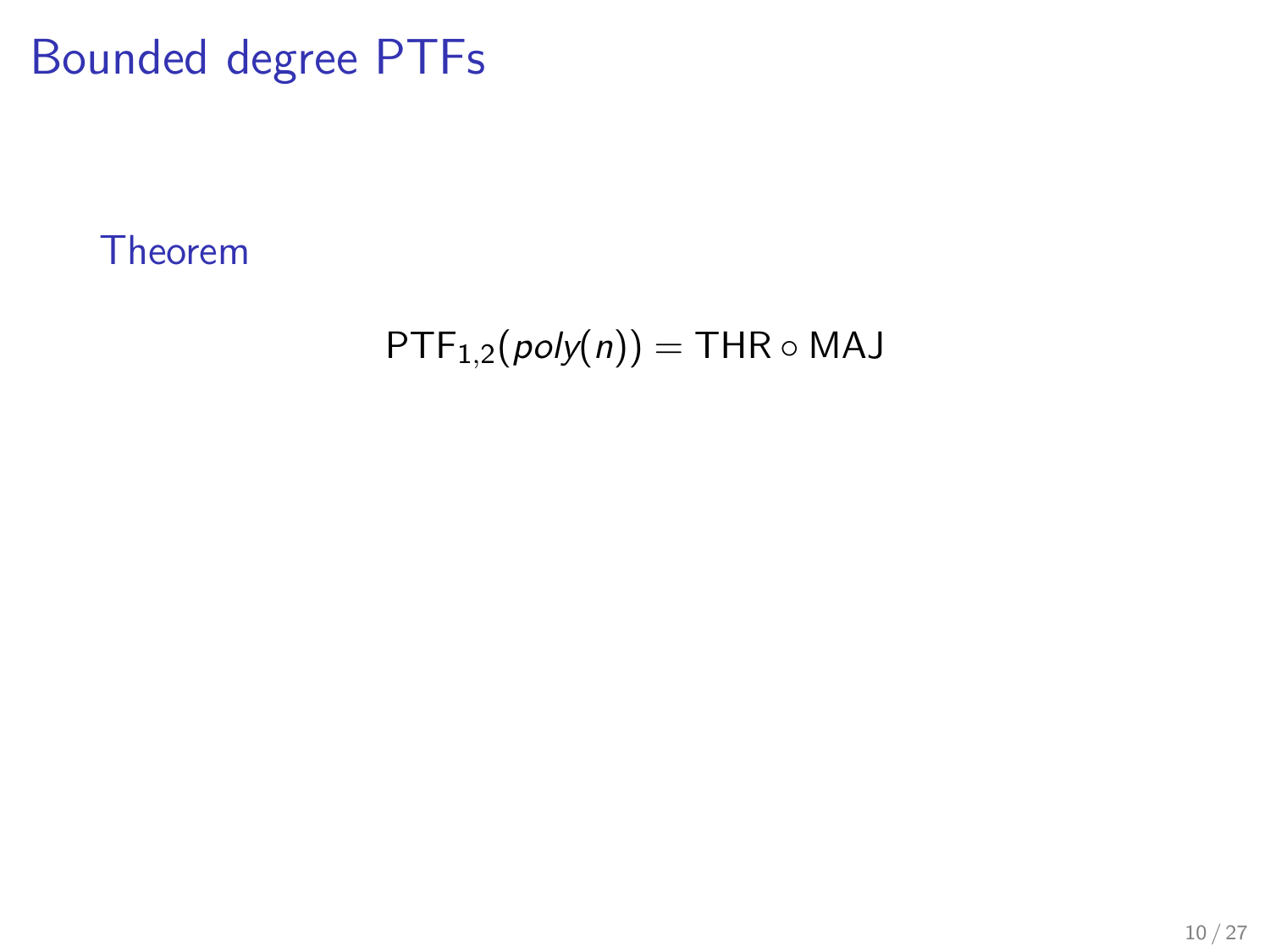Bounded degree PTFs

Theorem

$$
\mathsf{PTF}_{1,2}(poly(n)) = \mathsf{THR} \circ \mathsf{MAJ}
$$

Note that

$$
\mathsf{PTF}_{0,1}(\mathsf{poly}(n)) = \mathrm{THR} \circ \mathrm{AND}
$$

and

$$
PTF_{-1,1}(poly(n)) = \text{THR} \circ \text{XOR}.
$$

Thus, threshold gates over  $\{1,2\}$  are strictly stronger.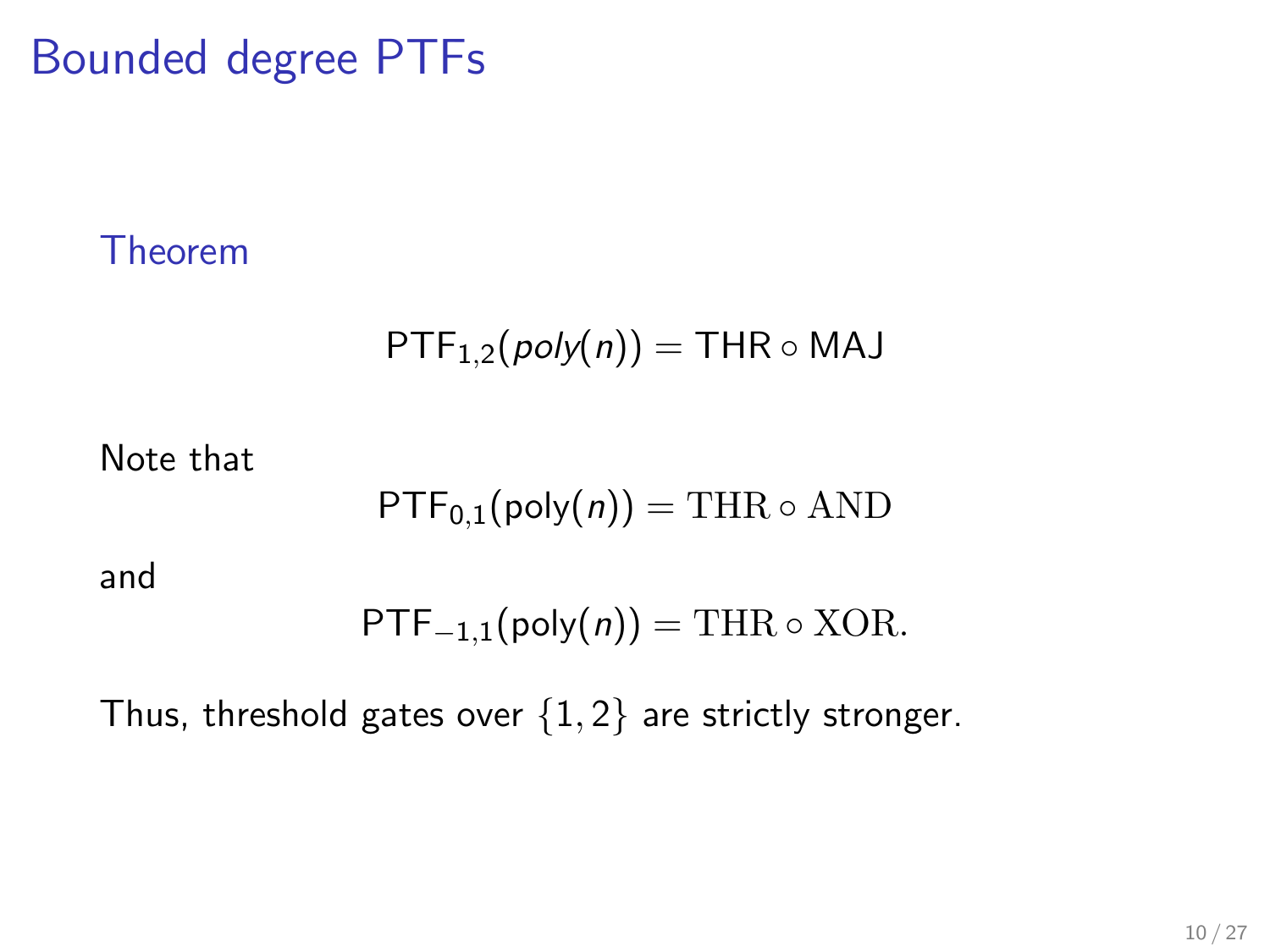# Depth 2 Threshold Circuits



Theorem (Goldman, Håstad, Razborov, 92)  $MAJ \circ THR = MAJ \circ MAJ$ .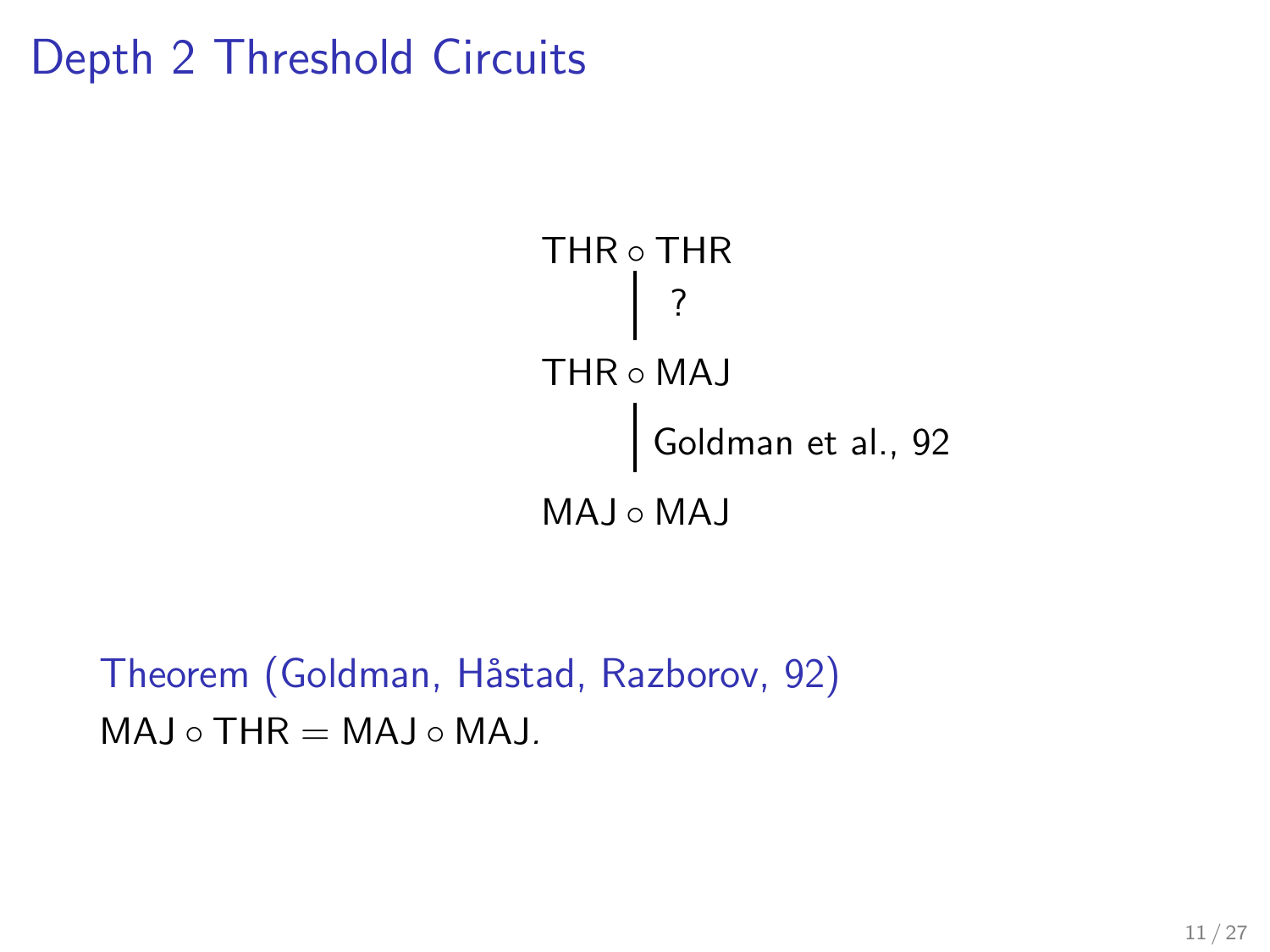# Bounded degree PTFs

Theorem (restated)

$$
\mathsf{PTF}_{1,2}(poly(n)) = \mathsf{THR} \circ \mathsf{MAJ}
$$

Main observation: linear form in each MAJ gate can obtain only polynomially many values.

We can precisely compute each MAJ gate by polynomial length  ${1, 2}$ -polynomial.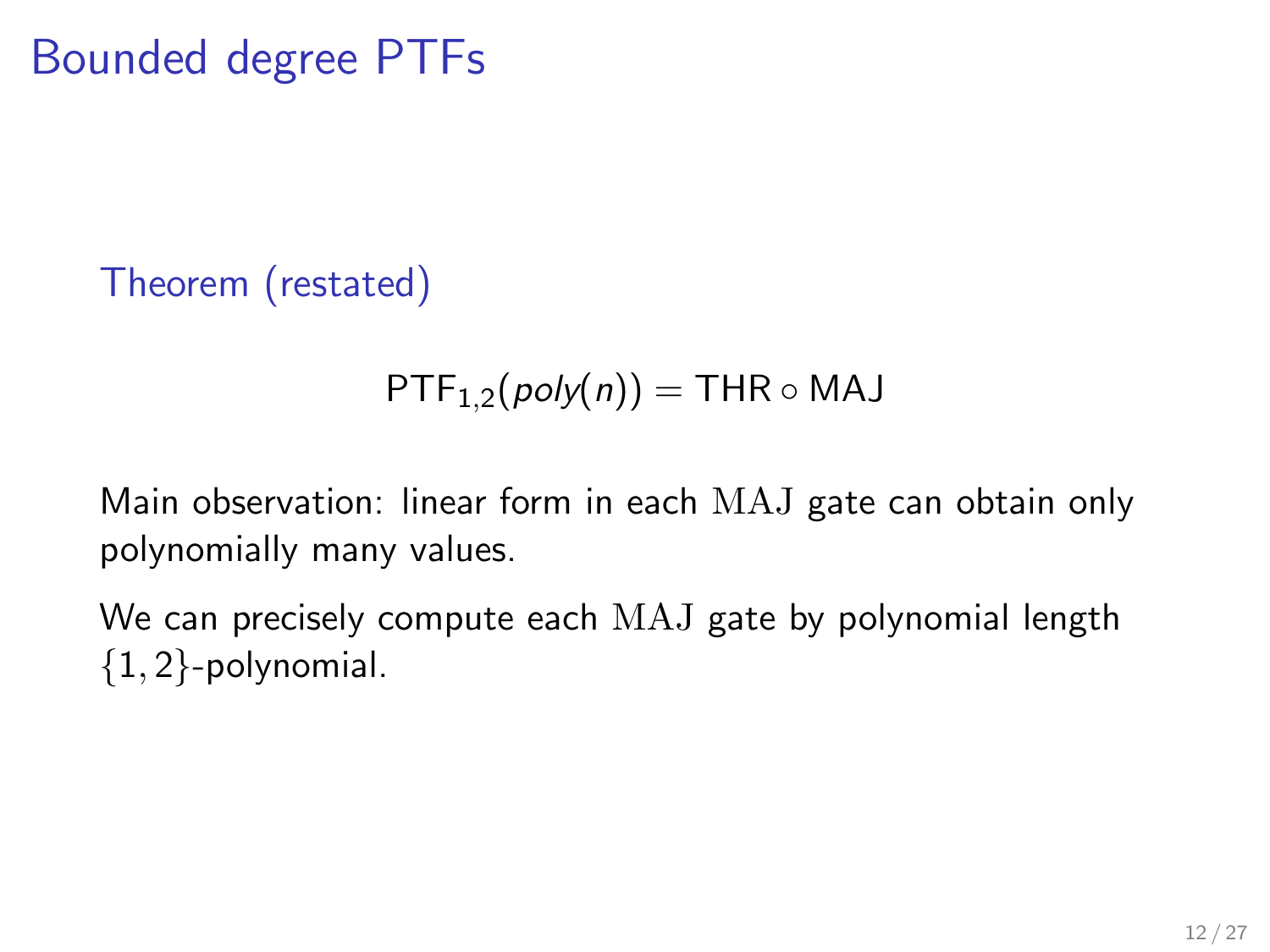# Byproduct

#### Lemma

Any polynomial size circuit in THR  $\circ$  MAJ is equivalent to a polynomial size circuit of the same form such that all majority gates on the bottom level are monotone.

The same is true for MAI ◦ MAI.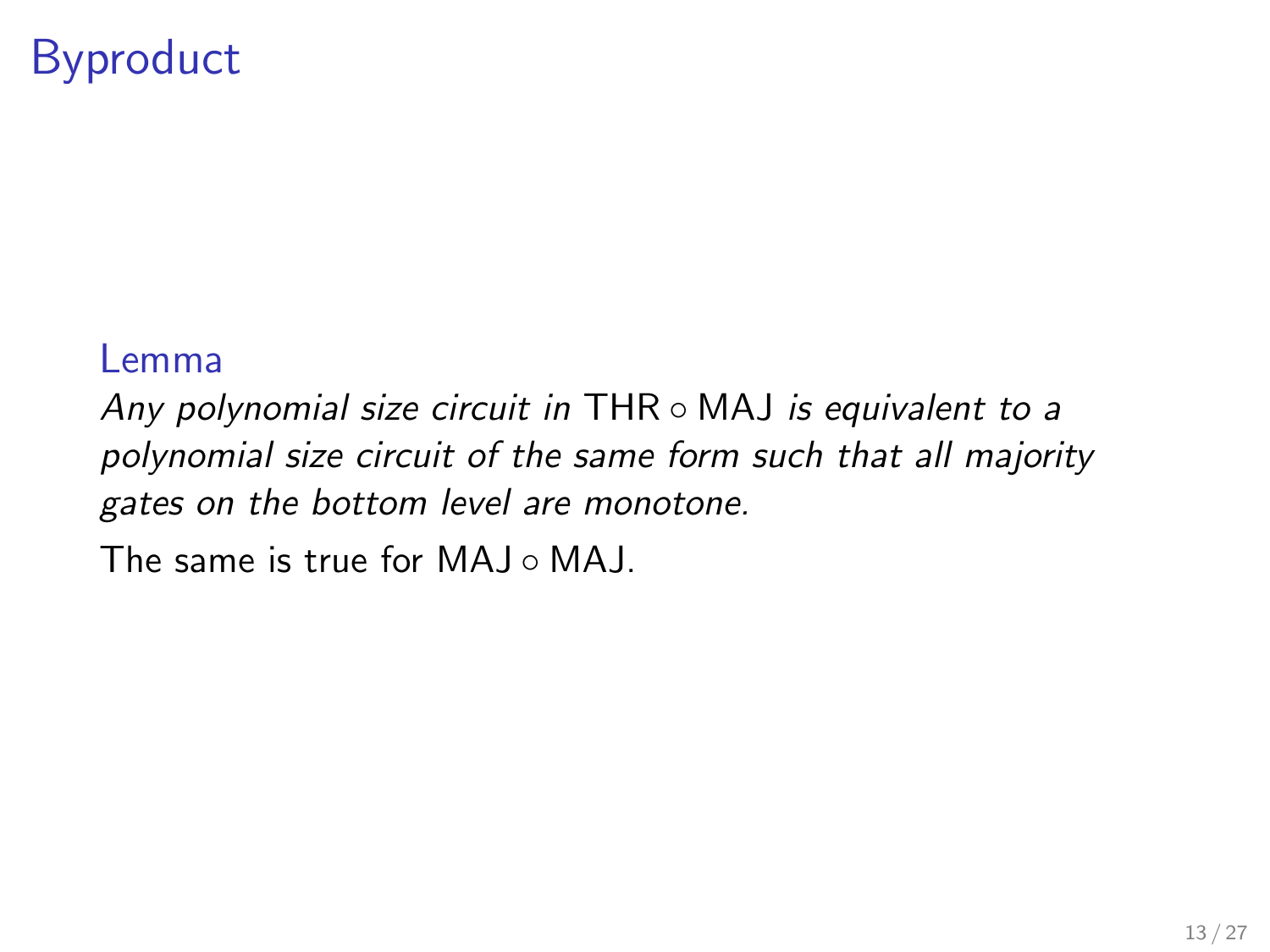# Lower bounds

Let  $x, y \in \{0, 1\}^n$ . Inner product function:

$$
IP(x, y) = \bigoplus_i x_i \wedge y_i.
$$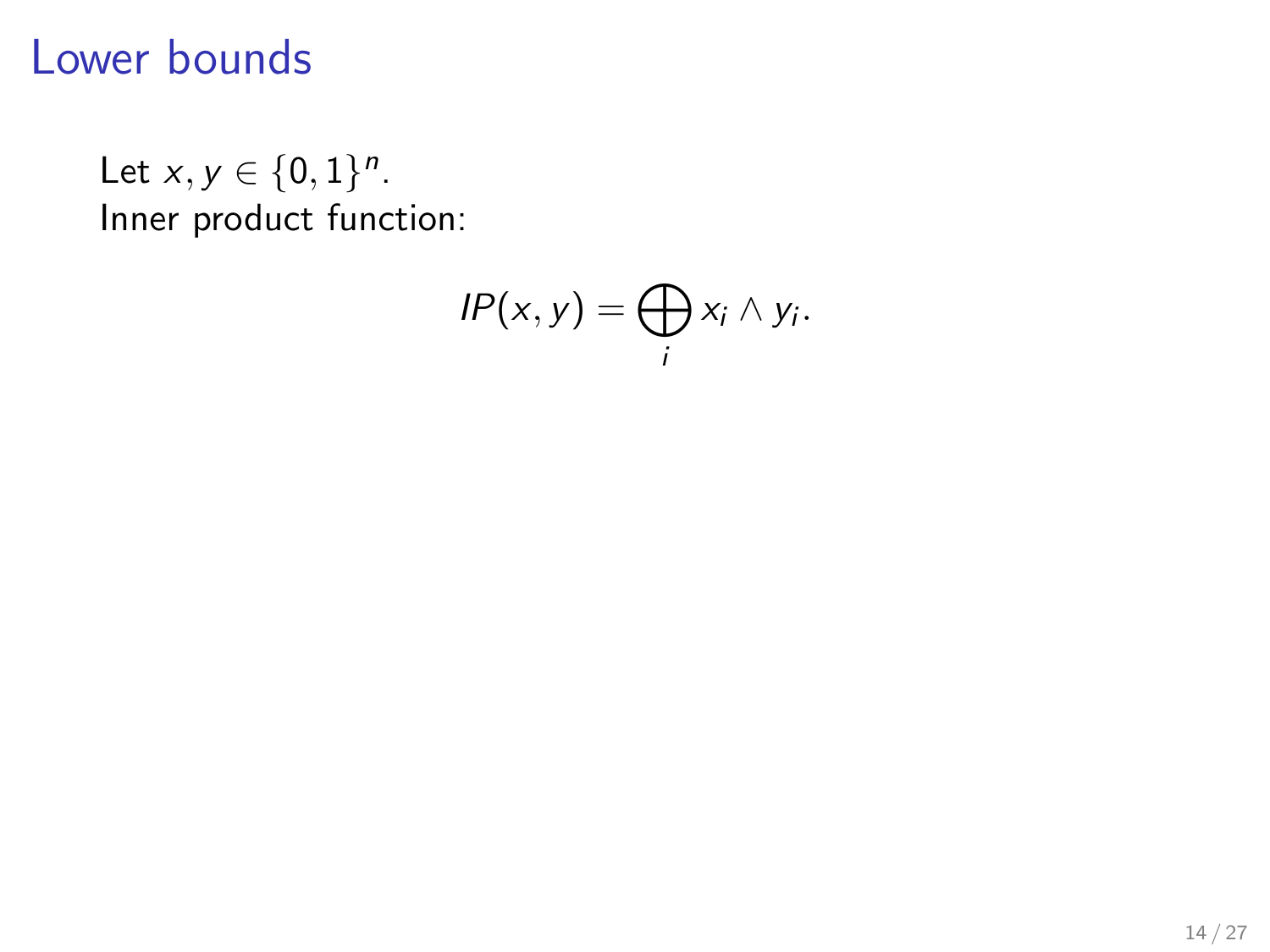### Lower bounds

Let  $x, y \in \{0, 1\}^n$ . Inner product function:

$$
IP(x, y) = \bigoplus_i x_i \wedge y_i.
$$

Theorem (restated)

 $PTF_{1,2}(poly(n)) = THR \circ MAJ$ 

**Corollary** IP  $\notin$  PTF<sub>1,2</sub>(poly(n)), AND ◦ OR ◦ AND<sub>2</sub>  $\notin$  PTF<sub>1,2</sub>(poly(n)).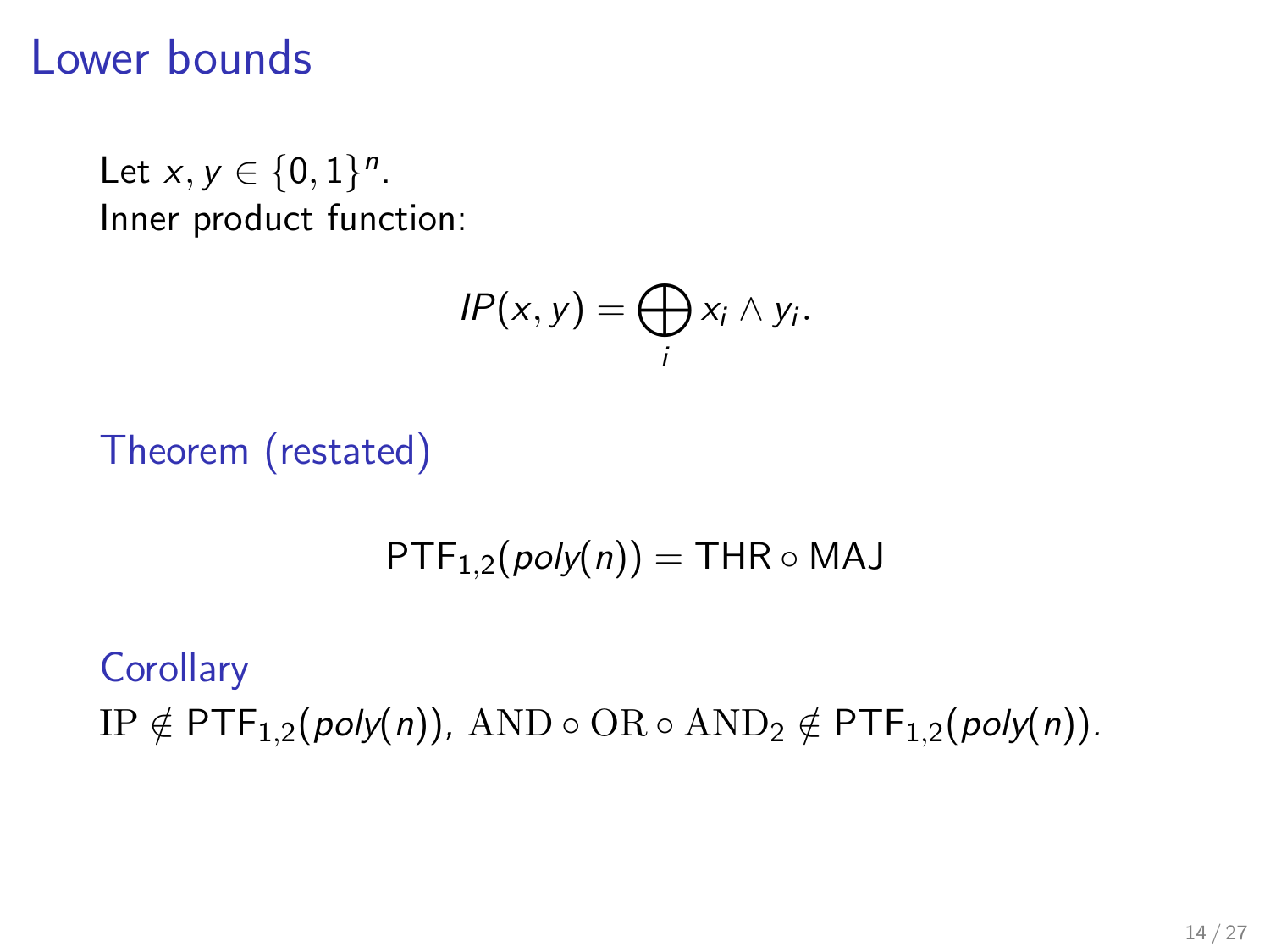### Lower bounds

Let  $x, y \in \{0, 1\}^n$ . Inner product function:

$$
IP(x, y) = \bigoplus_i x_i \wedge y_i.
$$

Theorem (restated)

 $PTF_{1,2}(poly(n)) = THR \circ MAJ$ 

#### **Corollary**

IP  $\notin$  PTF<sub>1,2</sub>(poly(n)), AND ◦ OR ◦ AND<sub>2</sub>  $\notin$  PTF<sub>1,2</sub>(poly(n)). What about  $PTF_{1,2}(\infty)$ ?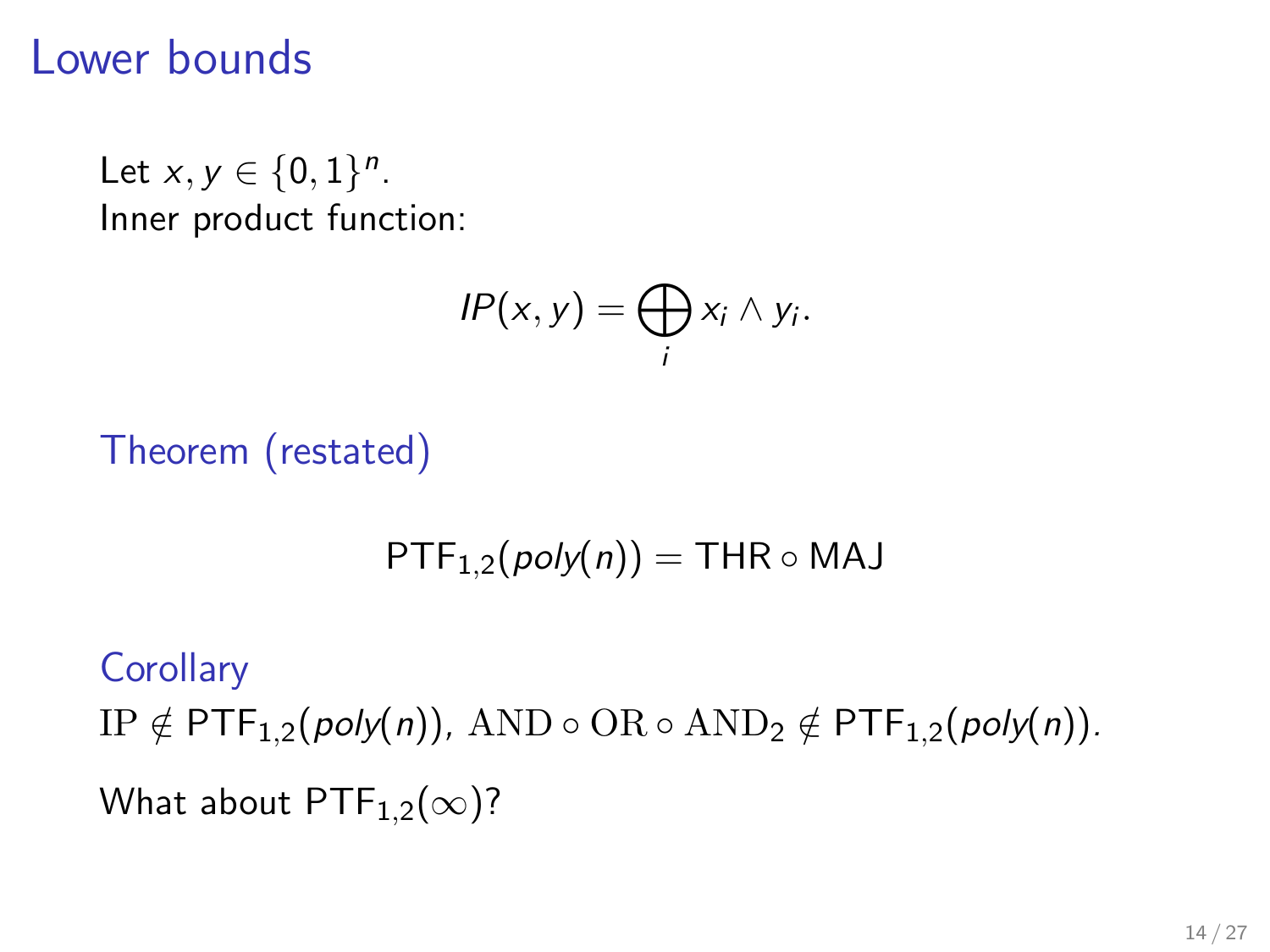# Sign rank

Let  $A = (a_{ii})$  be a real matrix with nonzero elements. Sign rank of A is the minimal rank of the real matrix  $B = (b_{ij})$ such that sign  $b_{ii}$  = sign  $a_{ii}$  for all *i*, *j*.

For the Boolean function  $f(x, y)$  consider the matrix  $M_f = (f(x, y))_{x, y}$  of size  $2^n \times 2^n$ . The sign rank of  $f(x, y)$  is the sign rank of  $M_f$ .

Theorem (Forster, 2002)

The sign rank of IP(x, y) is  $2^{\Omega(n)}$ .

Theorem (Razborov, Sherstov, 2010)

The sign rank of AND  $\circ$  OR  $\circ$  AND<sub>2</sub> is  $2^{\Omega(n^{1/3})}$ .

From this: IP and  $AND \circ OR \circ AND$  require exponential size THR ⊙ MAJ circuits.

Why: MAJ gates compute low rank matrices. Rank is subadditive.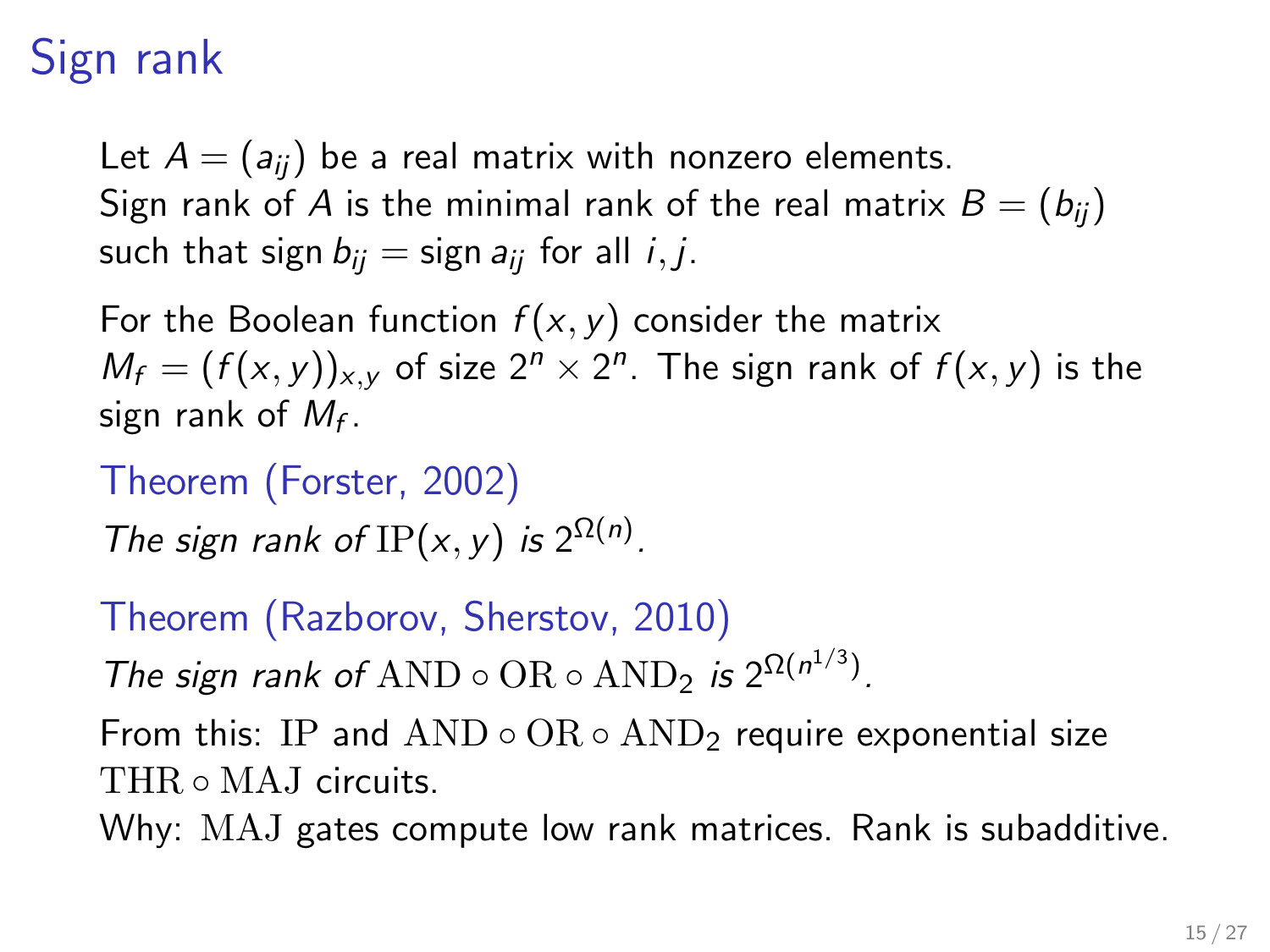# Lower bounds for  $PTF_{1,2}(\infty)$

#### Lemma

Assume  $f: \{0,1\}^n \times \{0,1\}^n \rightarrow \{-1,1\}$  is computed by a PTF of length s on the domain  $\{1,2\}^n \times \{1,2\}^n$ . Then the matrix  $M_f$  has sign rank at most s.

### Proof.

Consider one monomial

$$
\prod_i x_i^{a_i} y_i^{b_i} = \left(\prod_i x_i^{a_i}\right) \cdot \left(\prod_i y_i^{b_i}\right).
$$

It defines rank 1 matrix.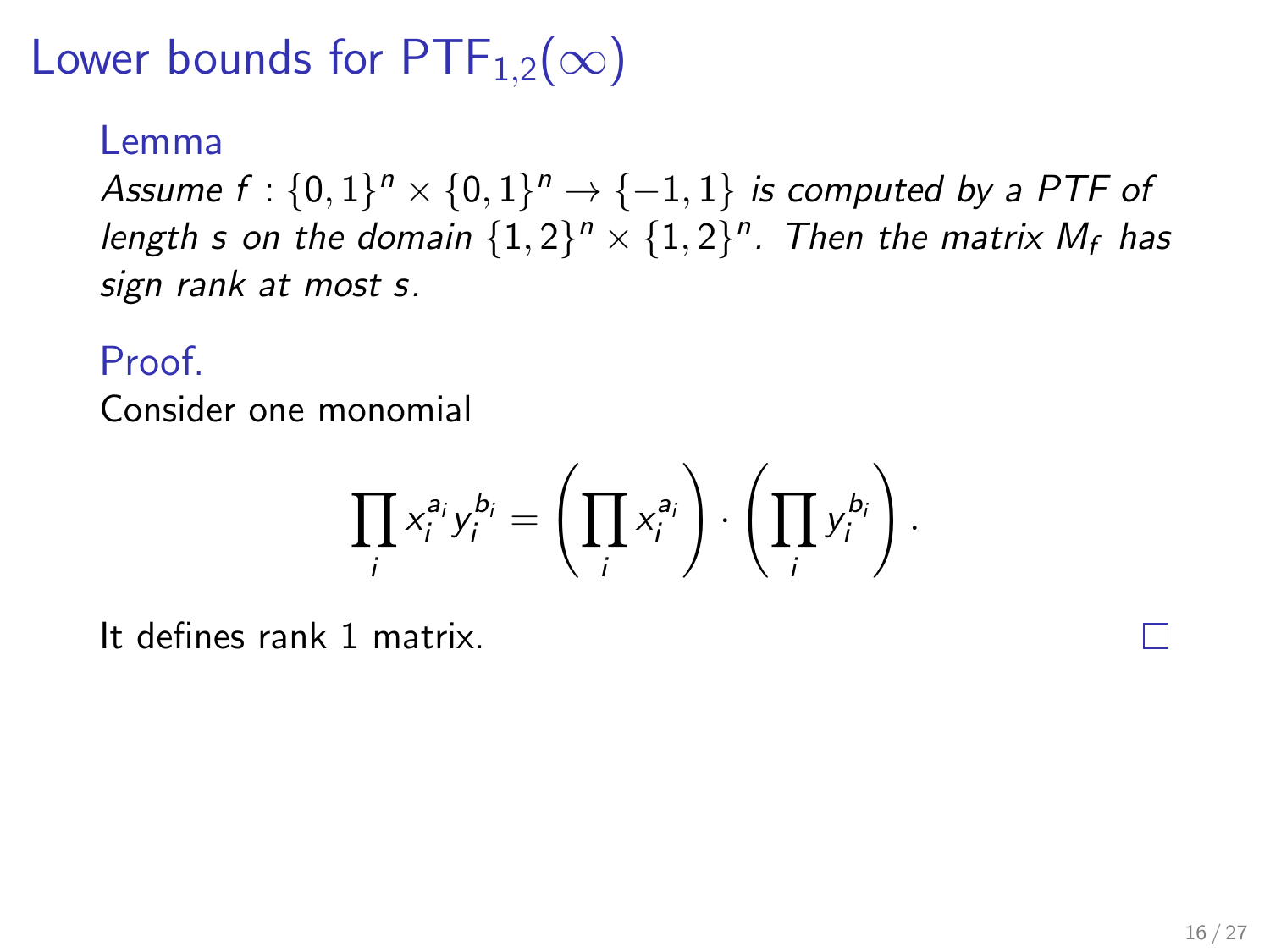# Lower bounds for  $PTF_{1,2}(\infty)$

### Lemma

Assume  $f: \{0,1\}^n \times \{0,1\}^n \rightarrow \{-1,1\}$  is computed by a PTF of length s on the domain  $\{1,2\}^n \times \{1,2\}^n$ . Then the matrix  $M_f$  has sign rank at most s.

### Proof.

Consider one monomial

$$
\prod_i x_i^{a_i} y_i^{b_i} = \left(\prod_i x_i^{a_i}\right) \cdot \left(\prod_i y_i^{b_i}\right).
$$

It defines rank 1 matrix.

### **Corollary**

Any PTF on the domain  $\{1,2\}^n \times \{1,2\}^n$  computing IP<sub>2</sub> requires length  $2^{\Omega(n)}$ . Any PTF on the domain  $\{1,2\}^n \times \{1,2\}^n$  computing  $\text{AND} \circ \text{OR} \circ \text{AND}_2$  requires length  $2^{\Omega(n^{1/3})}$ .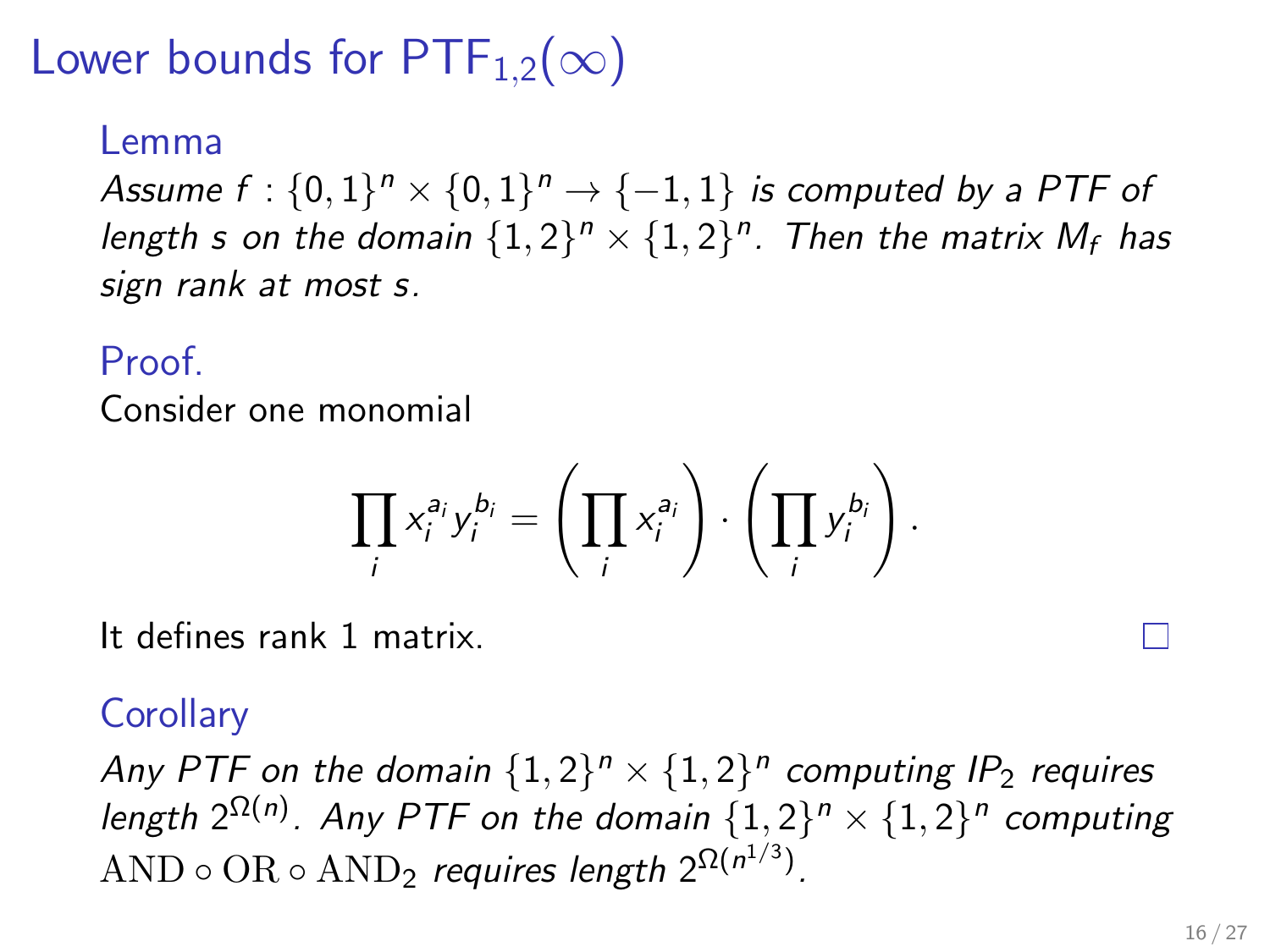Is it true that  $PTF_{1,2}(poly(n)) = PTF_{1,2}(\infty)$ ?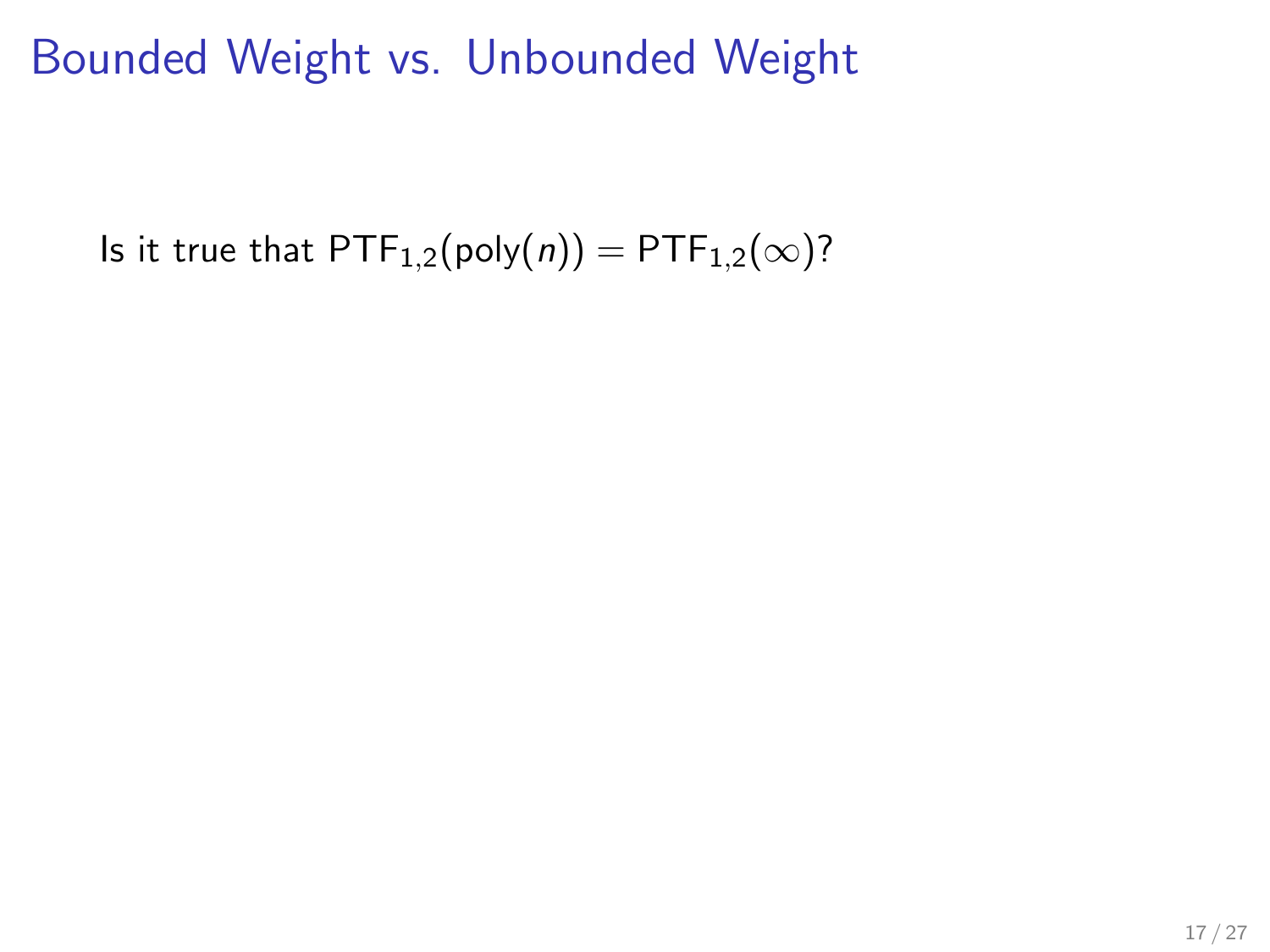Is it true that  $PTF_{1,2}(poly(n)) = PTF_{1,2}(\infty)$ ?

Open problem!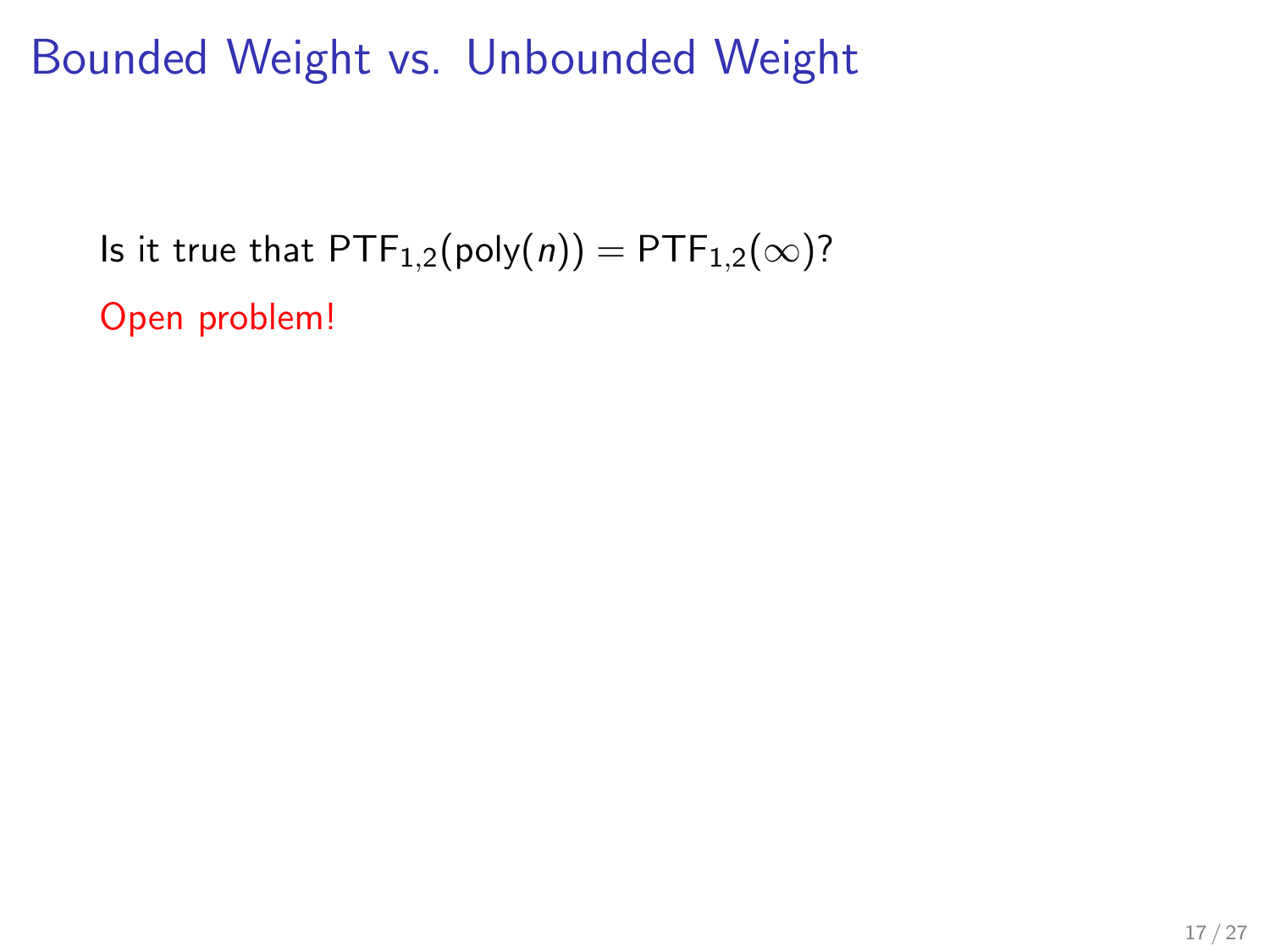Is it true that  $PTF_{1,2}(poly(n)) = PTF_{1,2}(\infty)$ ?

Open problem!

Theorem If THR  $\circ$  THR  $\notin$  THR  $\circ$  MAJ  $\circ$  AND<sub>2</sub> then  $PTF_{1,2}(\infty) \nsubseteq PTF_{1,2}(poly(n)).$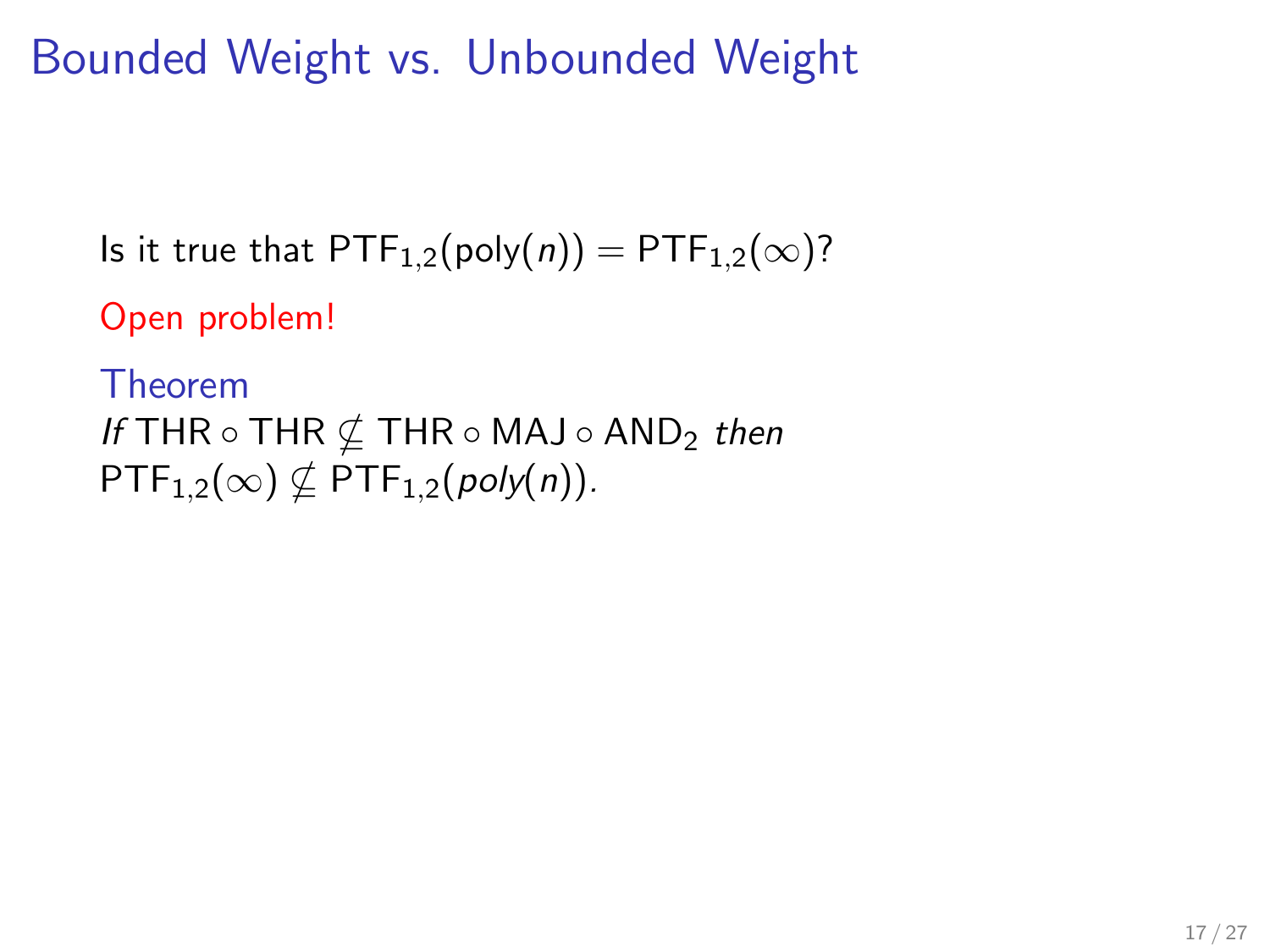Is it true that  $PTF_{1,2}(poly(n)) = PTF_{1,2}(\infty)$ ?

Open problem!

Theorem If THR  $\circ$  THR  $\notin$  THR  $\circ$  MAJ  $\circ$  AND<sub>2</sub> then  $PTF_{1,2}(\infty) \nsubseteq PTF_{1,2}(poly(n)).$ 

To prove this we need the following lemma.

Lemma THR  $\circ$  THR  $\subseteq$  PTF<sub>1.2</sub>( $\infty$ )  $\circ$  AND<sub>2</sub>.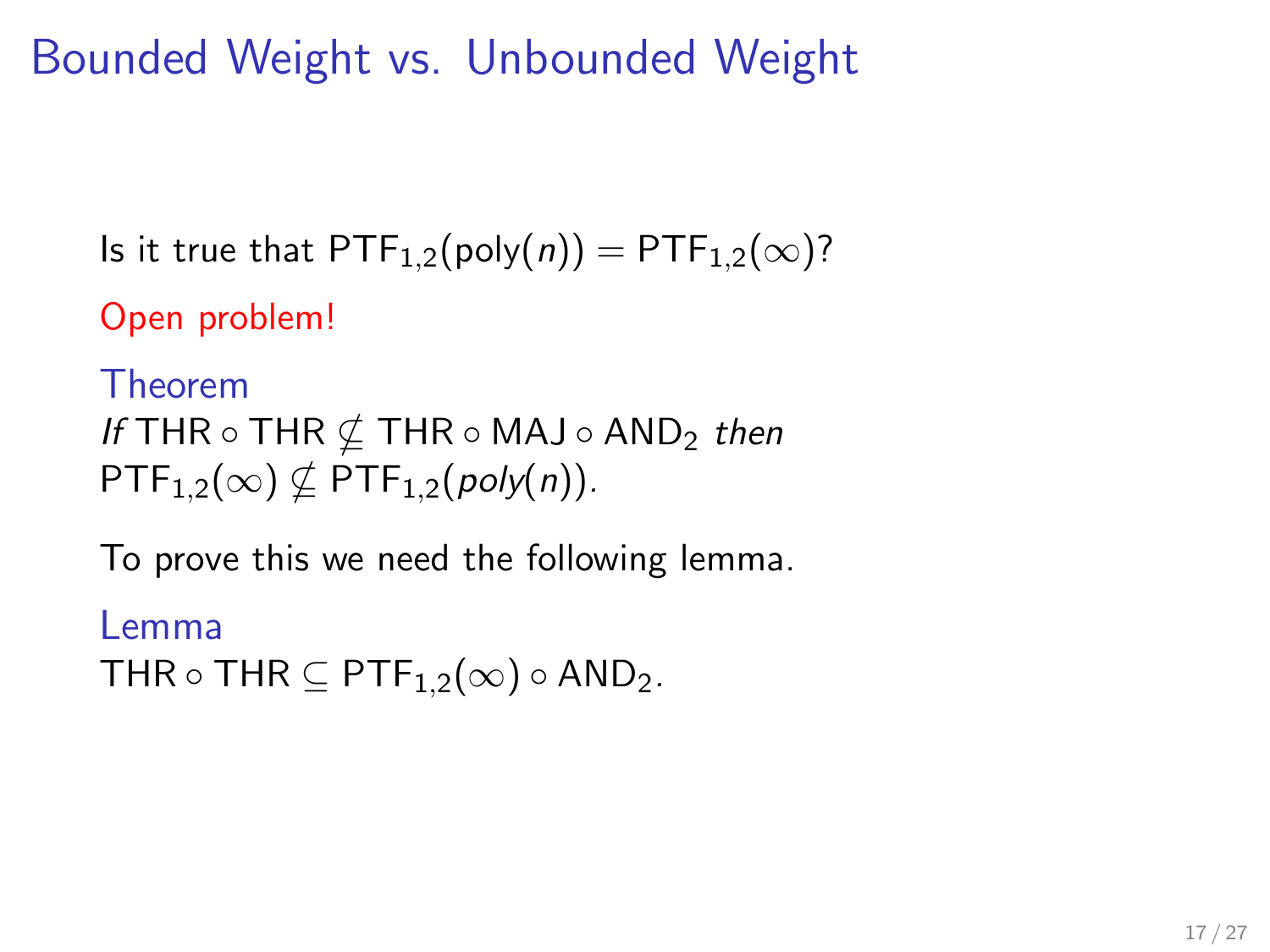# Proof of the lemma

# Lemma (restated) THR  $\circ$  THR  $\subseteq$  PTF<sub>1,2</sub>( $\infty$ )  $\circ$  AND<sub>2</sub>.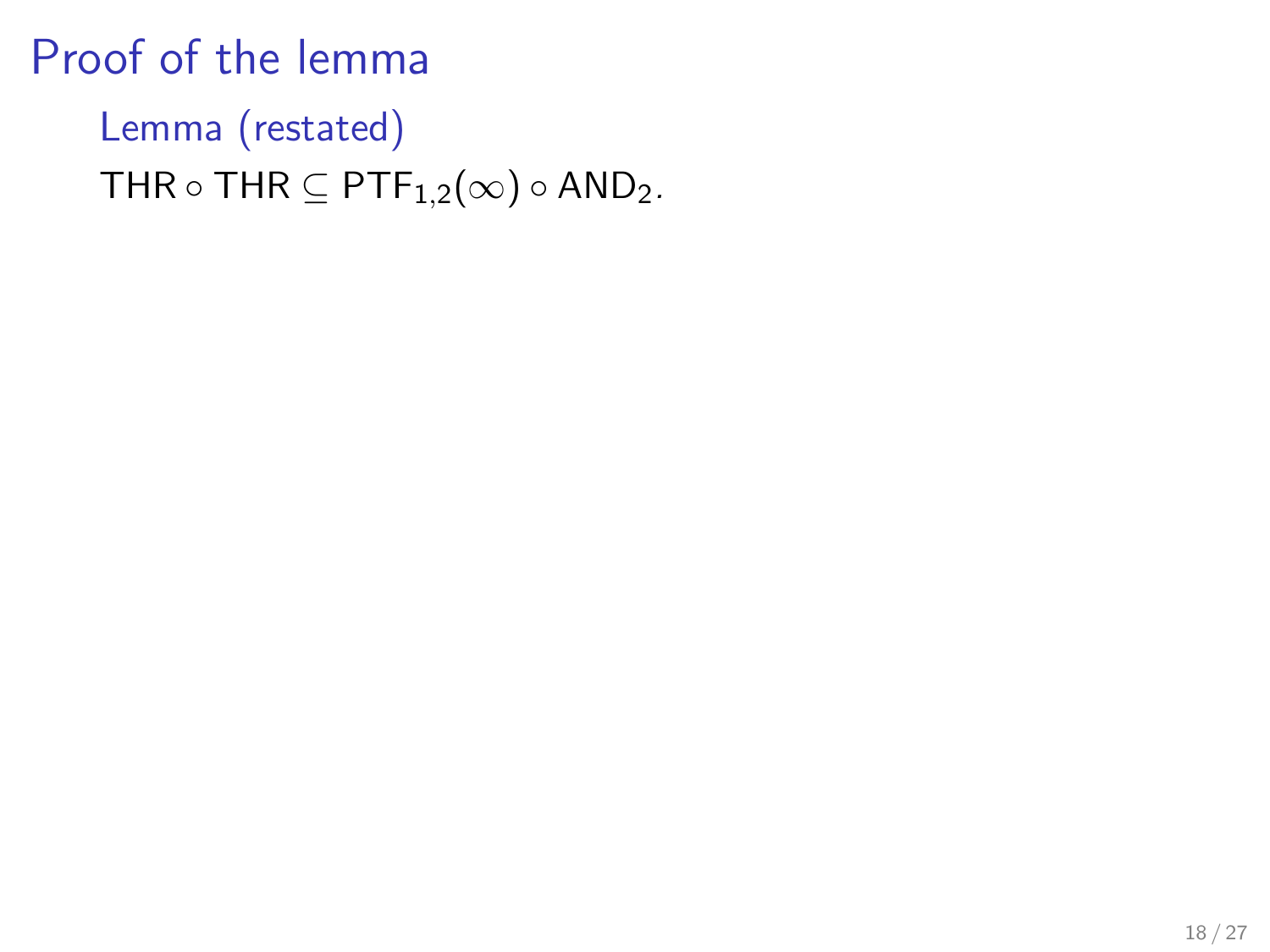# Proof of the lemma

Lemma (restated)

THR  $\circ$  THR  $\subseteq$  PTF<sub>1,2</sub>( $\infty$ )  $\circ$  AND<sub>2</sub>.

Proof of the lemma. Definition. ETHR:  $f(x) = 1$  iff  $\sum_i w_i x_i + w_0 = 0$ .

It is known that THR  $\circ$  THR = THR  $\circ$  ETHR (Hansen, P., 2010).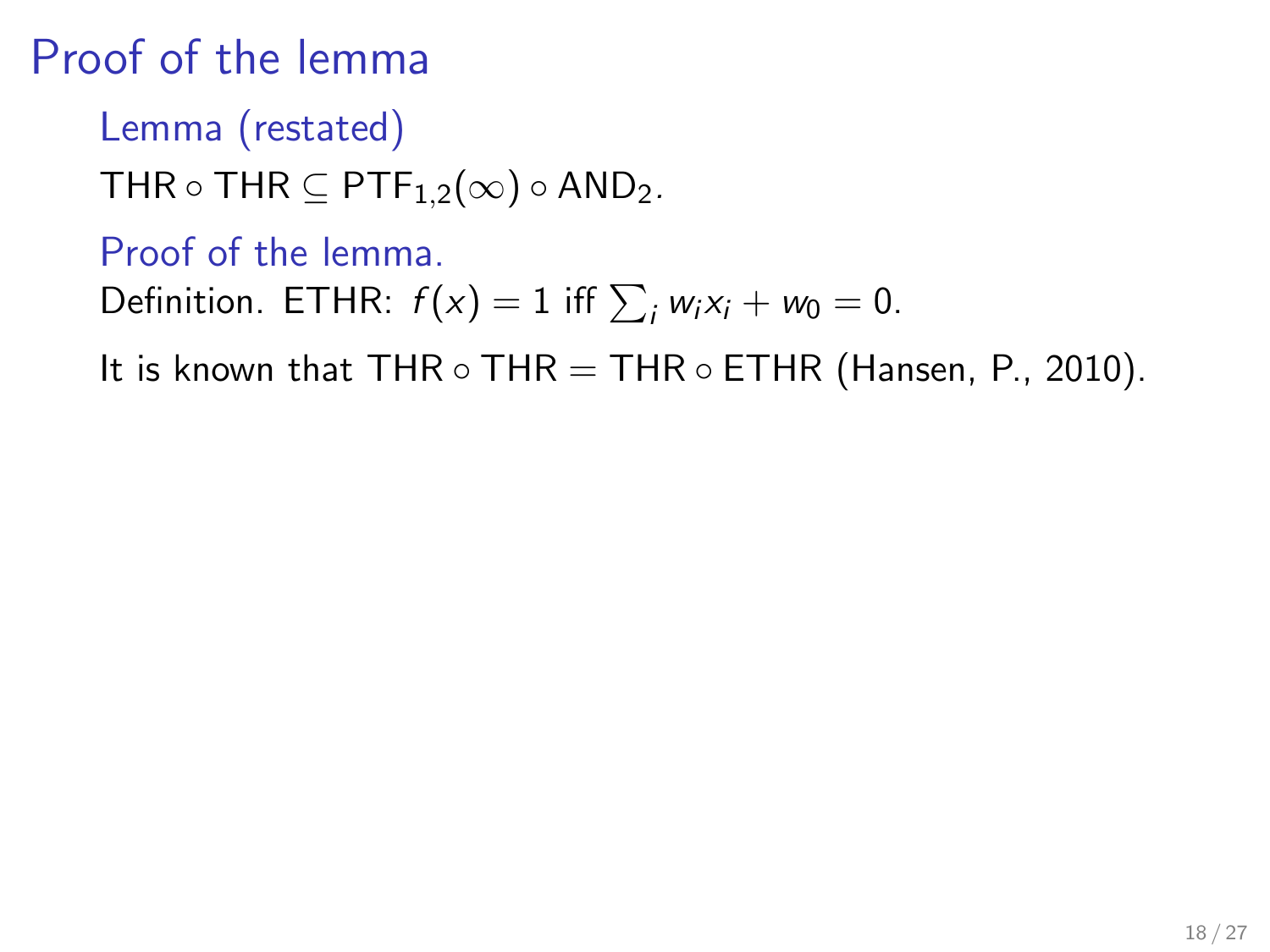# Proof of the lemma

Lemma (restated)

THR  $\circ$  THR  $\subseteq$  PTF<sub>1,2</sub>( $\infty$ )  $\circ$  AND<sub>2</sub>.

Proof of the lemma.

Definition. ETHR:  $f(x) = 1$  iff  $\sum_i w_i x_i + w_0 = 0$ .

It is known that THR  $\circ$  THR  $=$  THR  $\circ$  ETHR (Hansen, P., 2010).

Note that ETHR-gate defined by  $L(x) = 0$  can be approximated by  $2^{-c \cdot L(x)^2}$ , where c is positive constant.

Thus we can rewrite THR ○ ETHR in the form

$$
sign\left(\sum_i 2^{-c\cdot L_i(x)^2}\right),
$$

where  $L_i(x)$  are linear forms.

Opening the brackets in the exponent we get the circuit of the form  $\text{PTF}_{1,2}(\infty) \circ \text{AND}_2$ .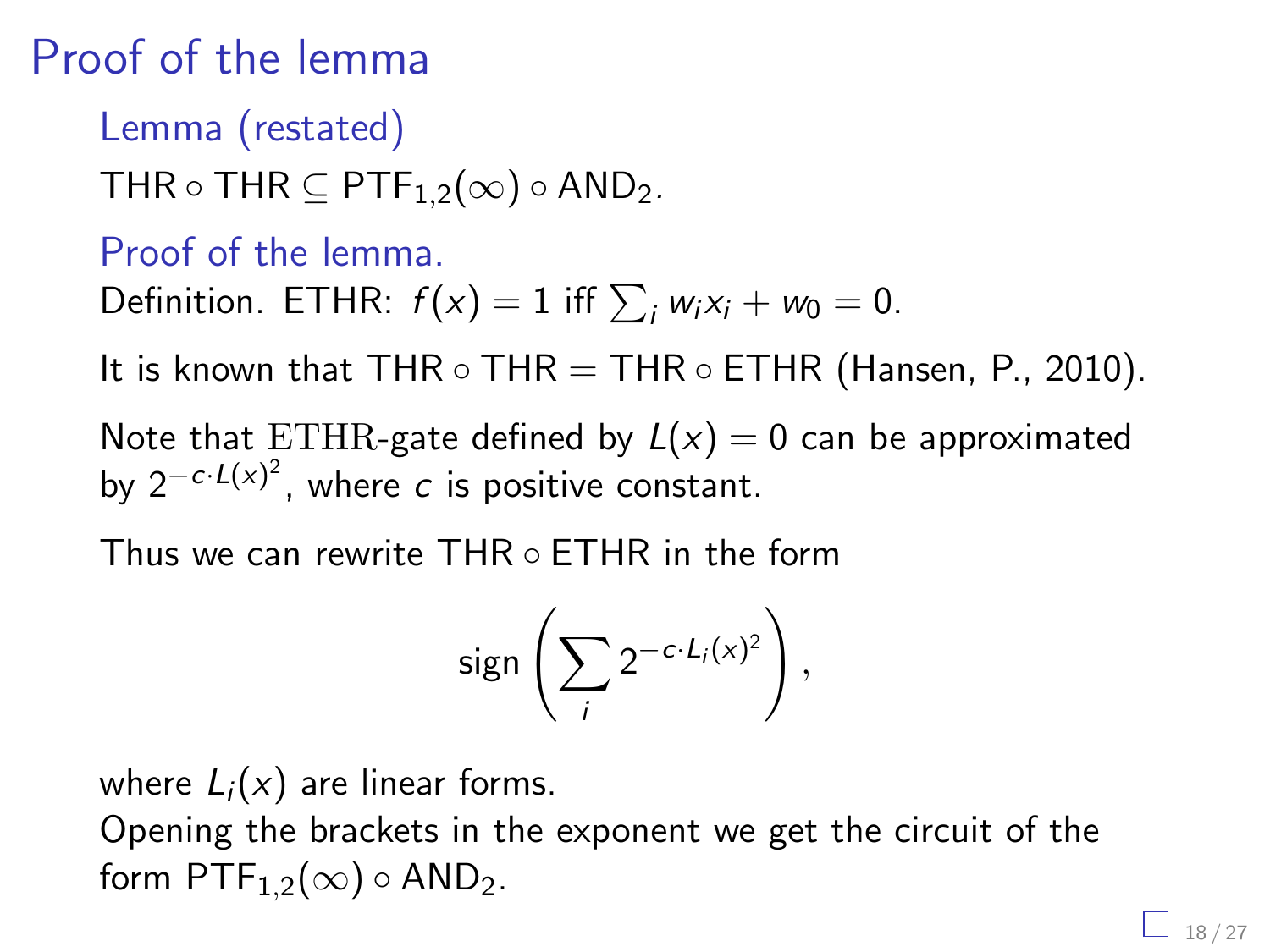```
Theorem (restated)
If THR \circ THR \notin THR \circ MAJ \circ AND<sub>2</sub> then
PTF_{1,2}(\infty) \nsubseteq PTF_{1,2}(poly(n)).
```

```
Proof.
Assume PTF_{1,2}(poly(n)) = PTF_{1,2}(\infty). Then
```

```
THR \circ THR \subset PTF<sub>1.2</sub>(\infty) \circ AND<sub>2</sub> =
```
 $PTF_{1,2}(poly(n)) \circ AND_2 = THR \circ MAJ \circ AND_2$ ,

Note that THR  $\circ$  THR  $\circ$  THR  $\circ$  MAJ  $\circ$  AND<sub>2</sub> implies THR  $\circ$  THR  $\circ$  AND  $=$  THR  $\circ$  MAJ  $\circ$  AND.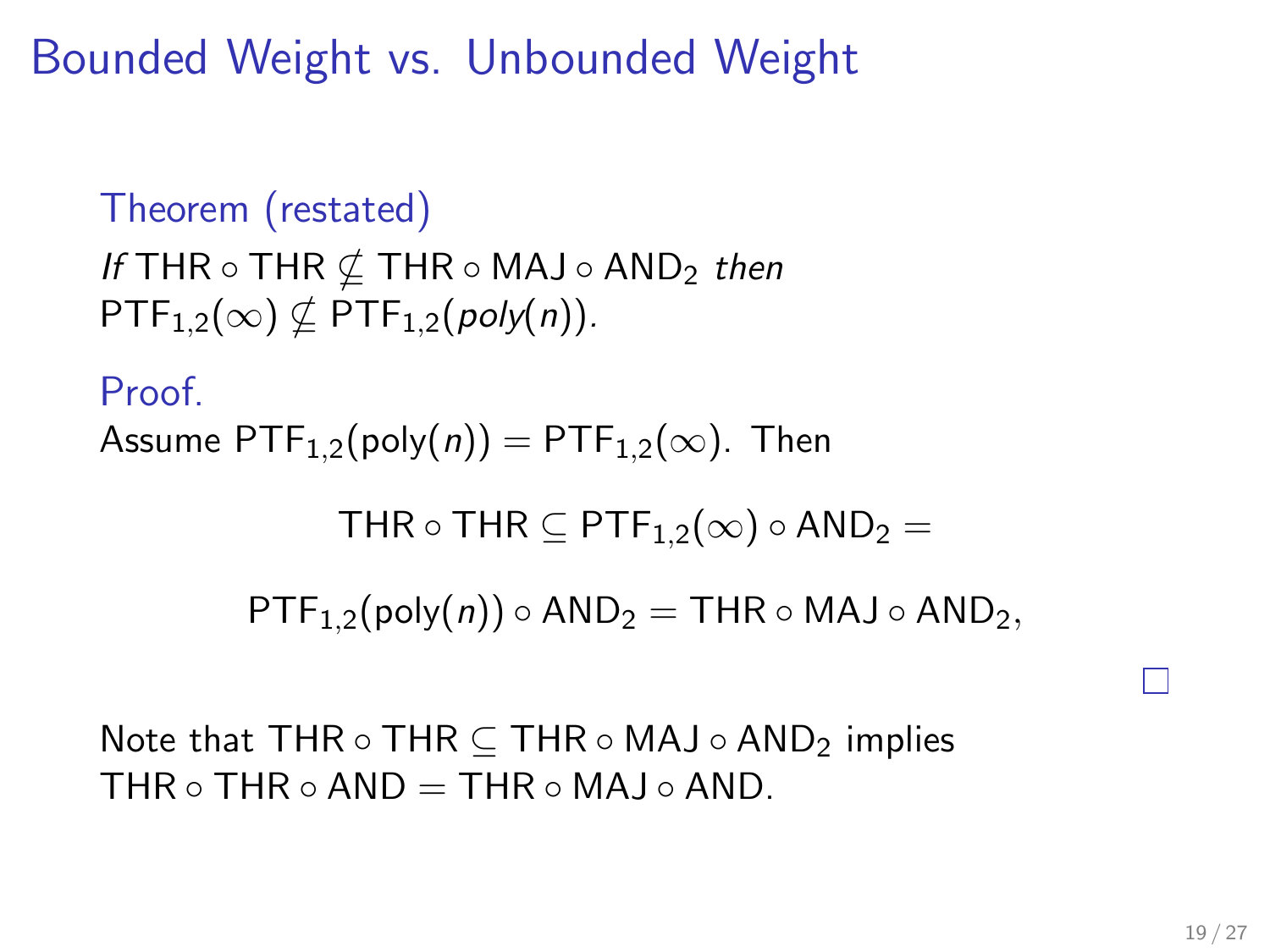# Relations to Communication Complexity

 $f: \{0,1\}^n \times \{0,1\}^n \rightarrow \{0,1\}.$ There are players Alice and Bob. Alice gets  $x$ , Bob gets  $y$ .

They have to compute  $f(x, y)$ .

Communication complexity of  $f$  is the worst case bit size of their communication.

Unbounded error randomized communication complexity:

Each of Alice and Bob has an access to the source of random bits (separately). They have to output  $f(x, y)$  correctly with probability  $> 1/2$ . For this version of complexity we use the notation  $UCC(f)$ .

Theorem (Paturi, Simon, 1986)

For any  $f$  UCC( $f$ ) is equal to the logarithm of the sign rank of  $f$ up to an additive constant.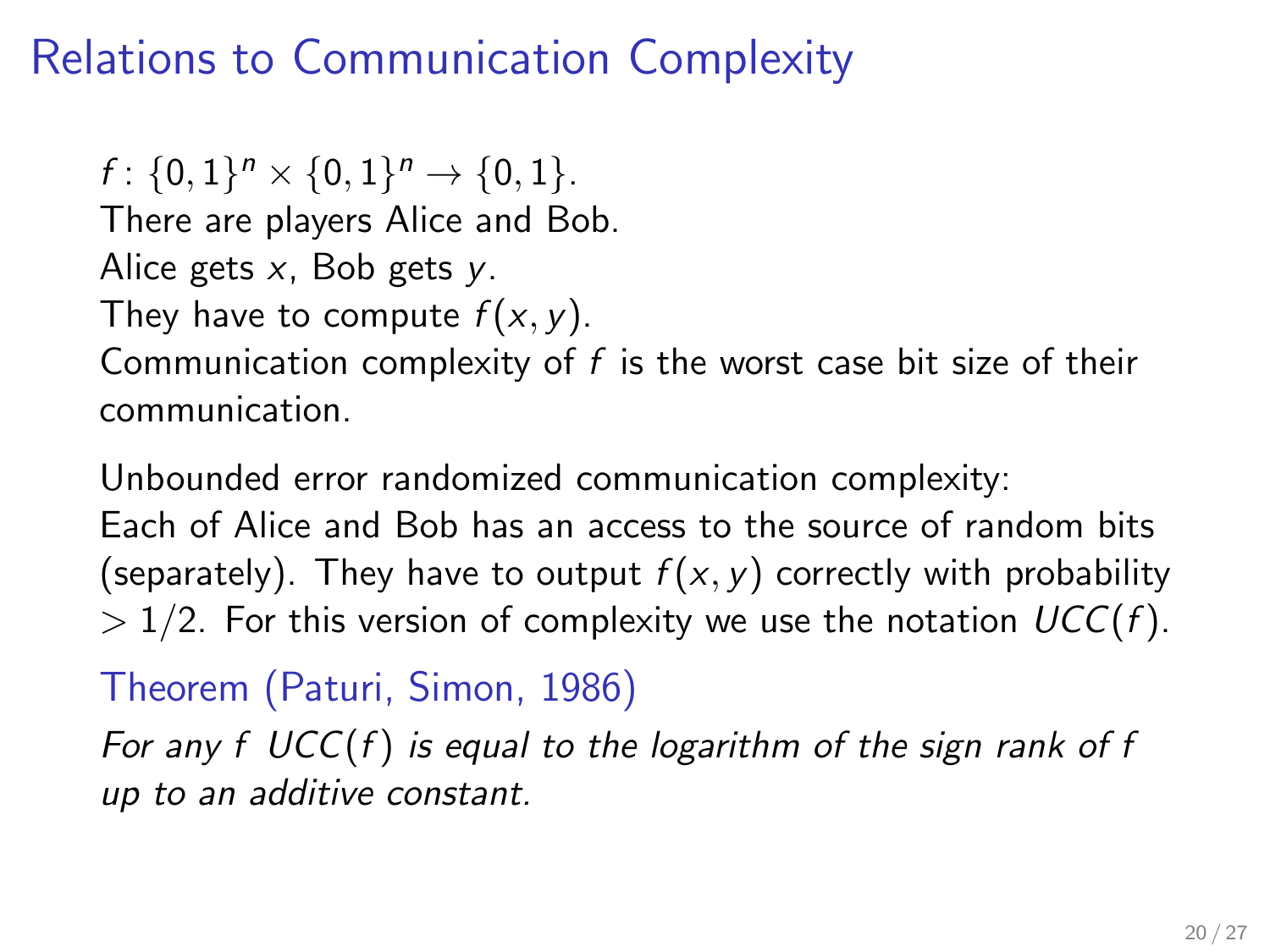# Three players, Number on the Forehead

Suppose now there are 3 players A, B and C and f depends on variables  $x, y, z \in \{0, 1\}^n$ .

A has access to  $y$ , z, B has access to  $x$ , z, C has access to  $y$ , z. We can consider unbounded error case in this setting too.

We denote it by  $UCC_3(f)$ .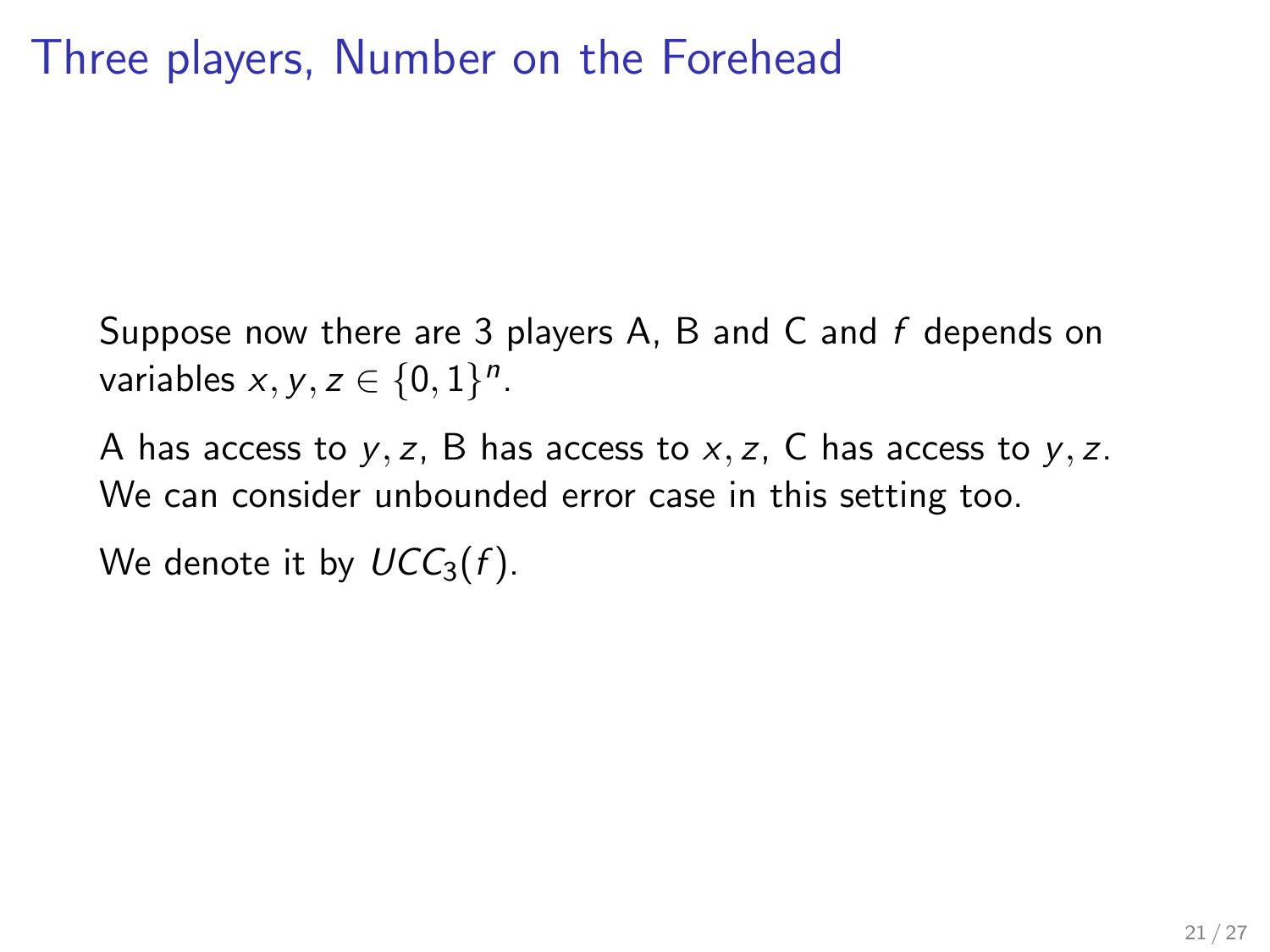# Tensor rank

Let  $A = (a_{ijk})$  be an order 3 tensor,  $i, j, k = 1, \ldots, n$ .

A is a cylinder tensor if it does not depend on one of the coordinates.

A is a cylinder product if it can be written as a Hadamard product  $A_1 \odot A_2 \odot A_3$  where  $A_1, A_2$ , and  $A_3$  are cylinder tensors. That is,  $a_{ijk} = a_{jk}^{(1)} a_{ik}^{(2)} a_{ij}^{(3)}$ .

The sign complexity of an order 3 tensor  $A = (a_{ijk})$  is the minimum  $r$  such that there exist cylinder product tensors  $B_1,\ldots,B_r$ , with  $B_\ell=(b_{ijk}^{(\ell)})$ , such that  $\mathsf{sign}(a_{ijk}) = \mathsf{sign}\left(b^{(1)}_{ijk} + \cdots + b^{(r)}_{ijk}\right)$ , for all  $i, j, k.$ 

Note that we have a nonstandard notion of rank!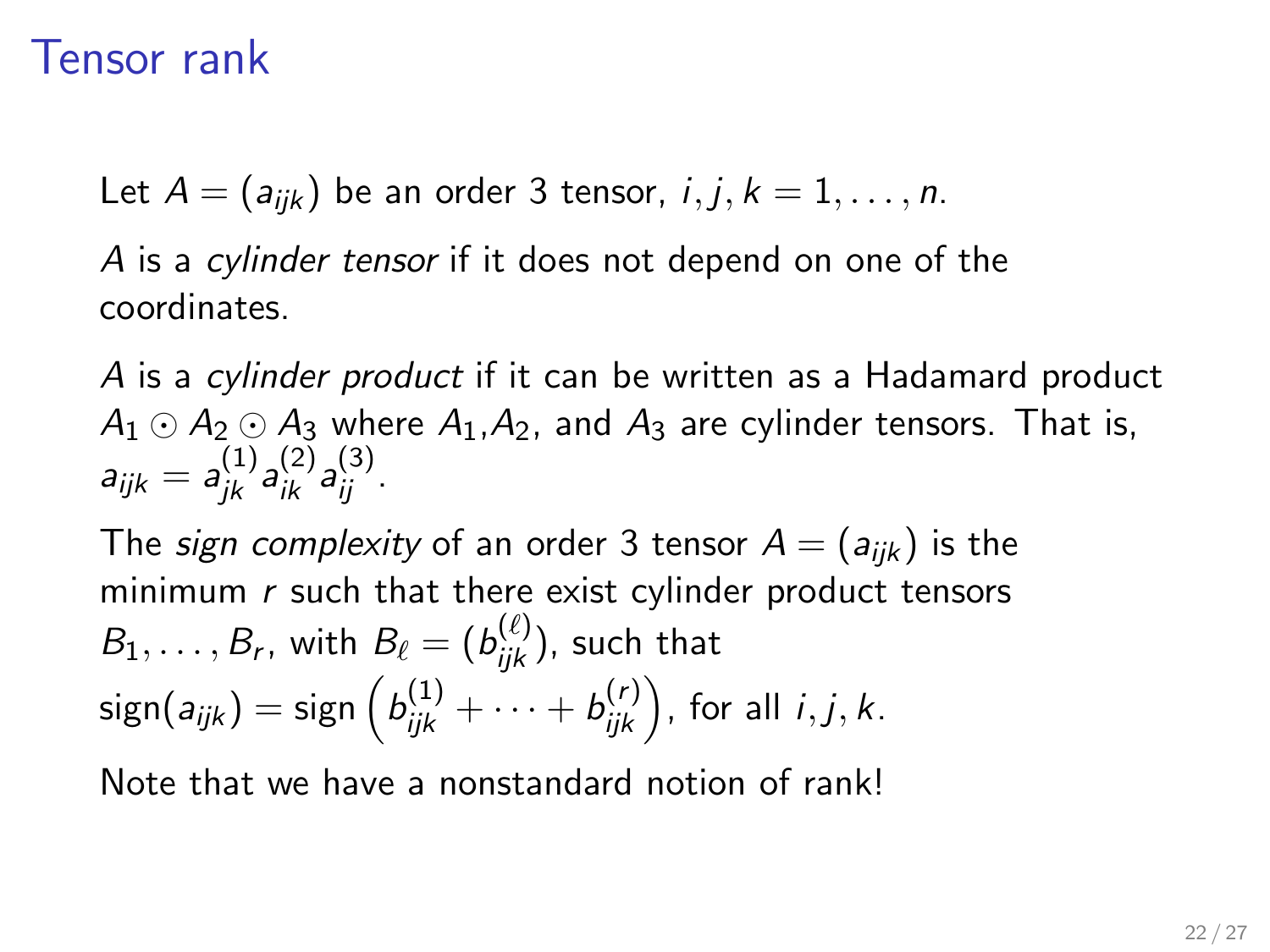# Tensor rank and Communication Complexity

#### Lemma

Consider  $f: \{0,1\}^n \times \{0,1\}^n \times \{0,1\}^n \to \{-1,1\}$  and let s be the uniform sign complexity of the associated communication tensor  $T_f$ . Then

$$
UCC_3(f) = \Theta(\log_2 s).
$$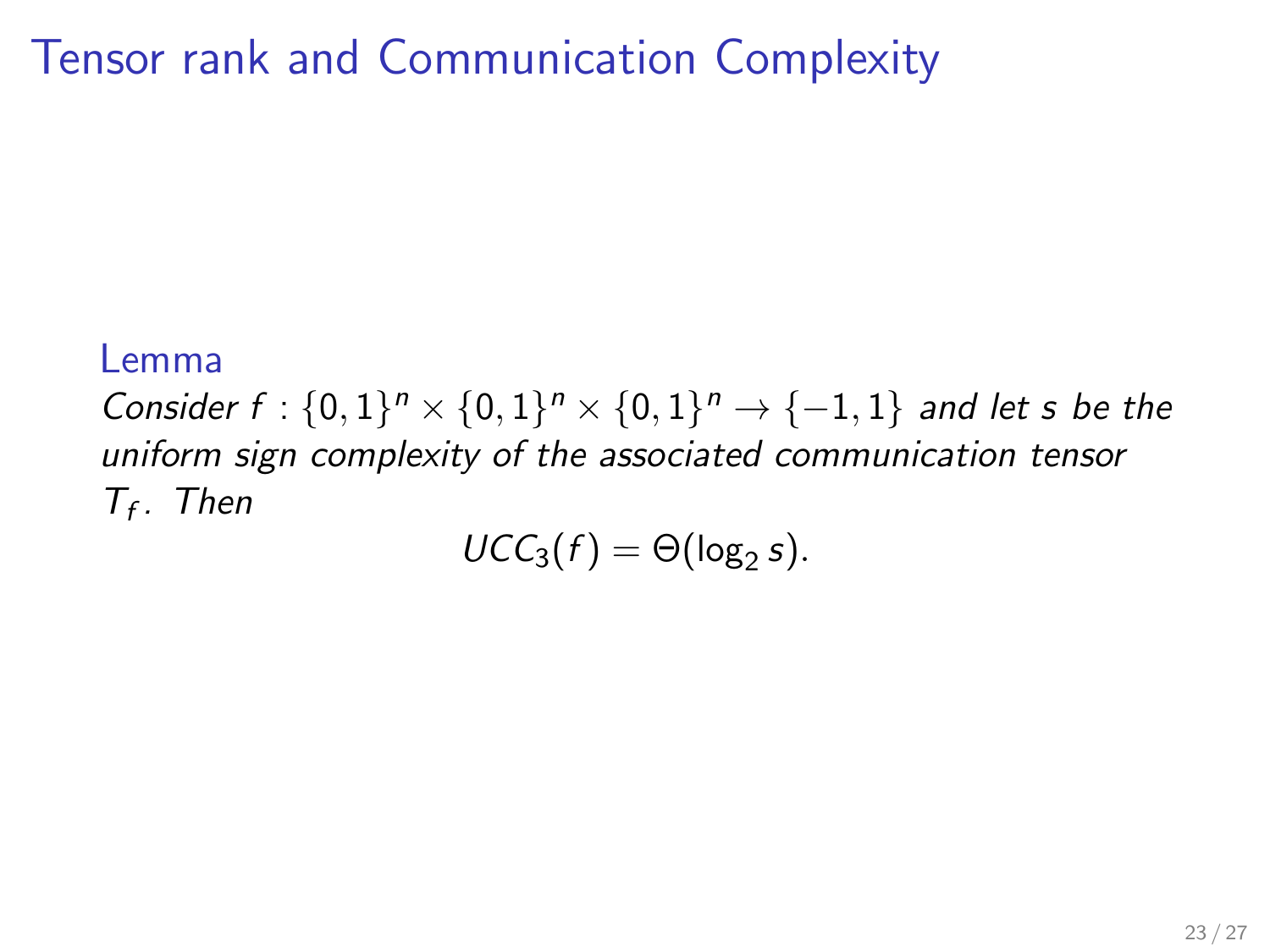### Lemma (restated)

Assume  $f: \{0,1\}^n \times \{0,1\}^n \rightarrow \{-1,1\}$  is computed by a PTF of length s on the domain  $\{1,2\}^n \times \{1,2\}^n$ . Then the matrix  $M_f$  has sign rank at most s.

Thus, f above has communication complexity  $\Omega(s)$ .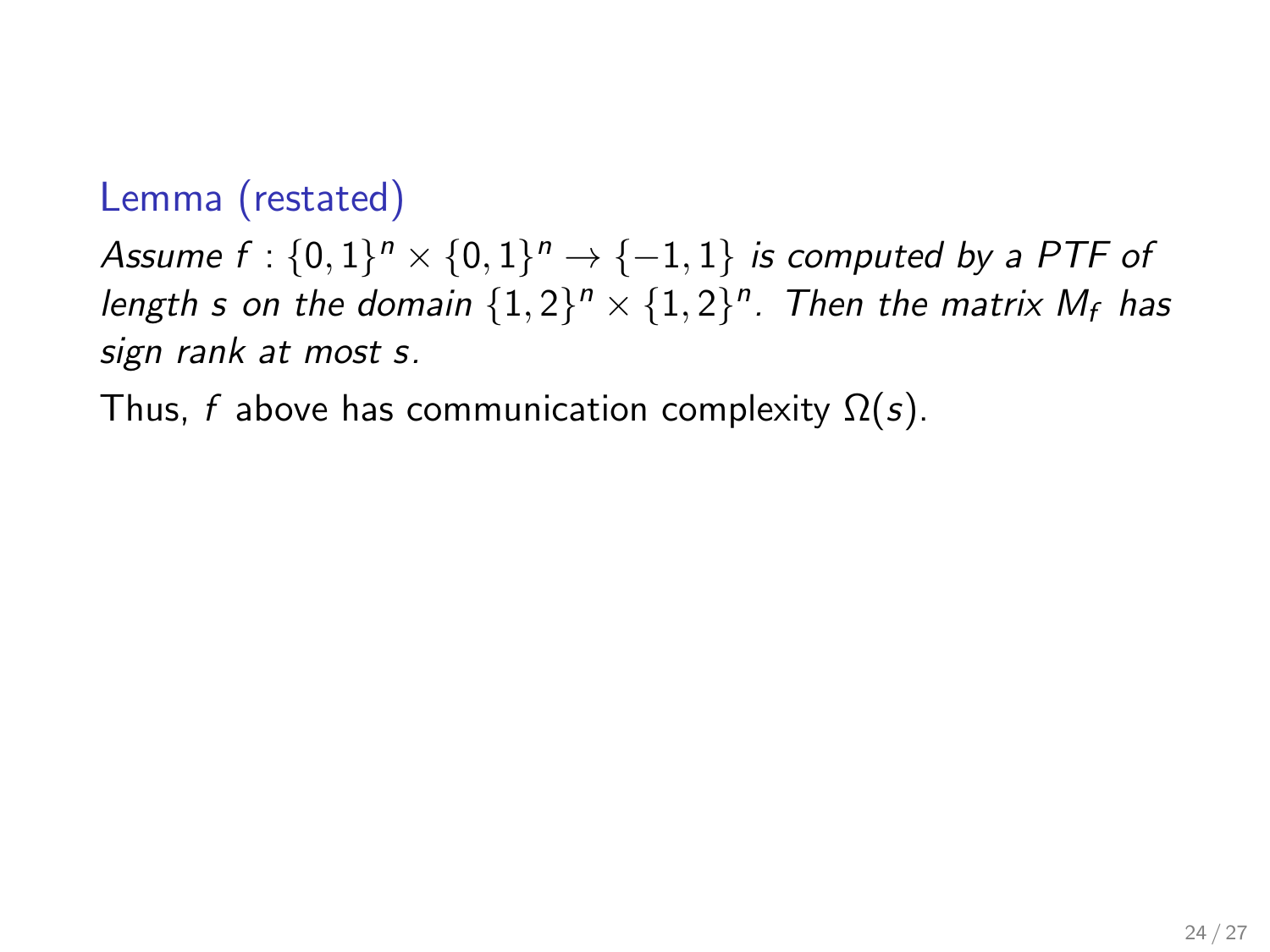### Lemma (restated)

Assume  $f: \{0,1\}^n \times \{0,1\}^n \rightarrow \{-1,1\}$  is computed by a PTF of length s on the domain  $\{1,2\}^n \times \{1,2\}^n$ . Then the matrix  $M_f$  has sign rank at most s.

Thus, f above has communication complexity  $\Omega(s)$ .

#### Lemma

Assume that  $f: \{0,1\}^n \times \{0,1\}^n \times \{0,1\}^n \to \{-1,1\}$  is computed by a  $\mathsf{PTF}_{1,2}(\infty) \circ \mathsf{AND}_2$ . Then the sign complexity of  $\mathcal{T}_f$  is polynomial in n.

The proof is analogous:  $2^{p(x,y,z)} = 2^{p_1(x,y)} 2^{p_2(x,z)} 2^{p_3(y,z)}$ .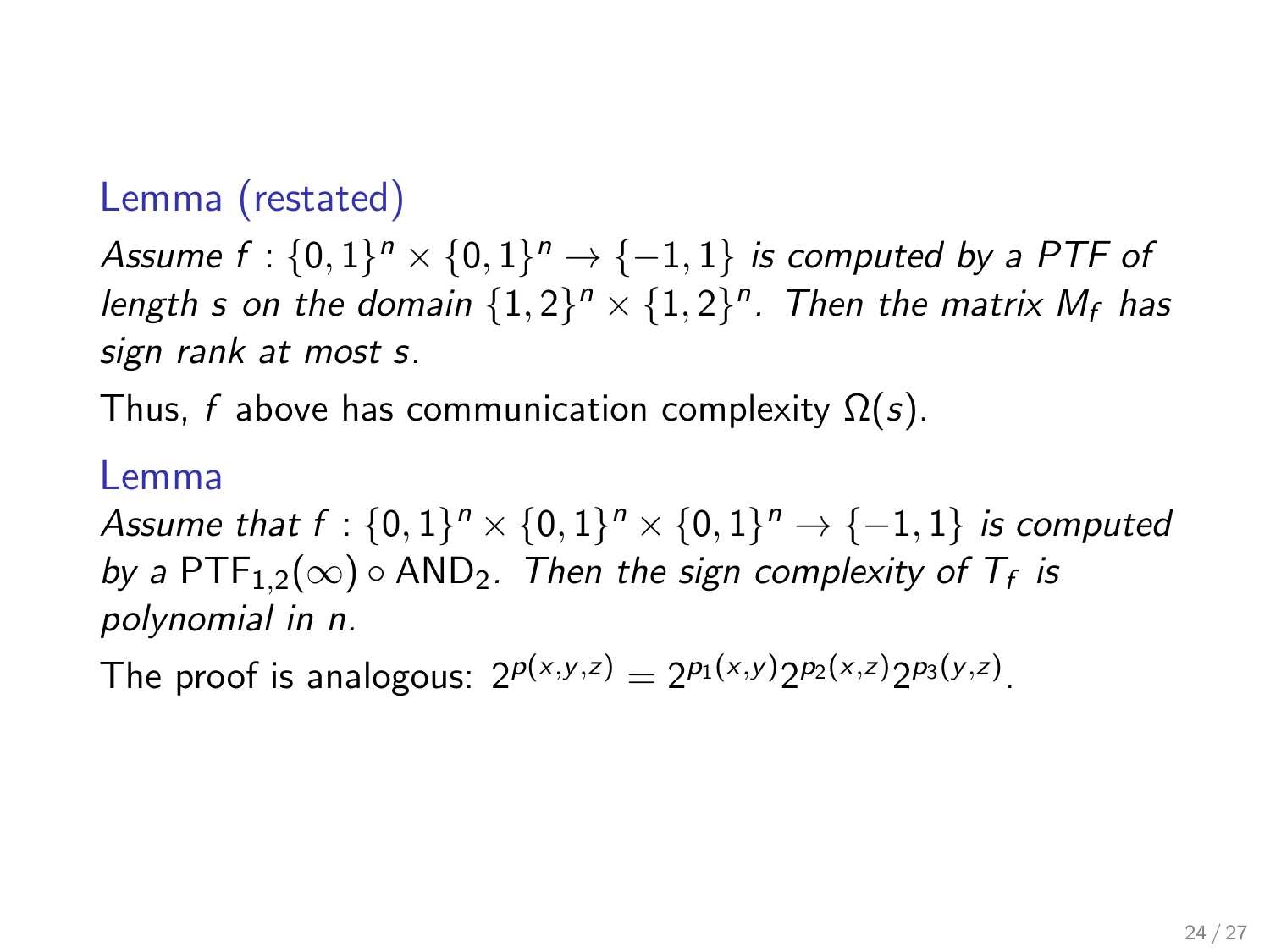Lemma (restated) THR  $\circ$  THR  $\subset$  PTF<sub>1.2</sub>( $\infty$ )  $\circ$  AND<sub>2</sub>.

### **Corollary**

Assume that  $f: \{0,1\}^n \times \{0,1\}^n \times \{0,1\}^n \to \{-1,1\}$  has unbounded error 3-player communication complexity c. Then every THR  $\circ$  THR computing f must contain  $2^c$  /poly(n) gates.

We do not know functions with large unbounded error 3-player communication complexity.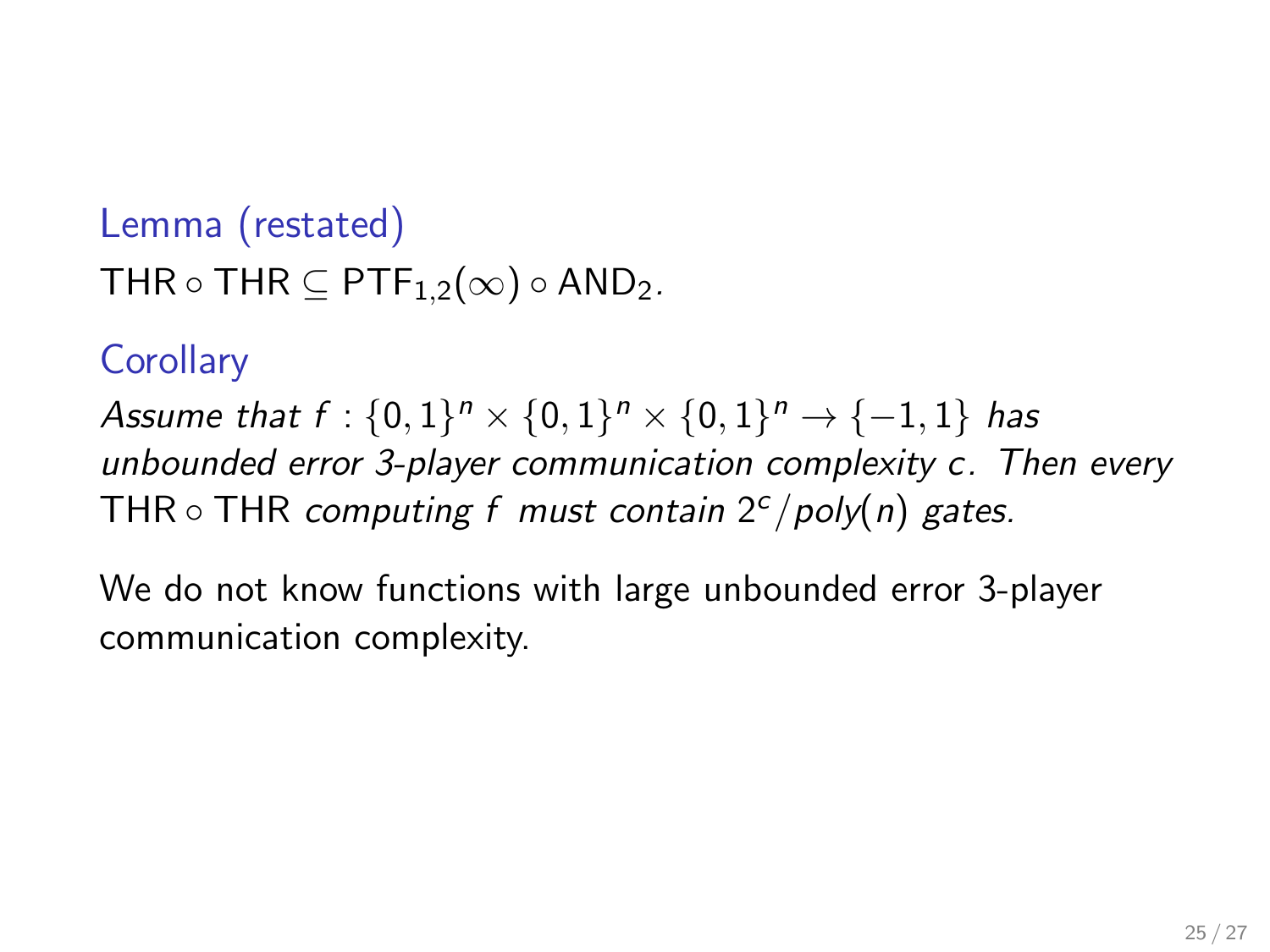# Relations between the domains

Our results works for all domains  $\{a, b\}$  such that  $a, b \neq 0$  and  $|a| \neq |b|$ . But what is the relation of classes for different domains? Is it true that

 $PTF_{1,2}(\infty) = PTF_{1,3}(\infty)$ ?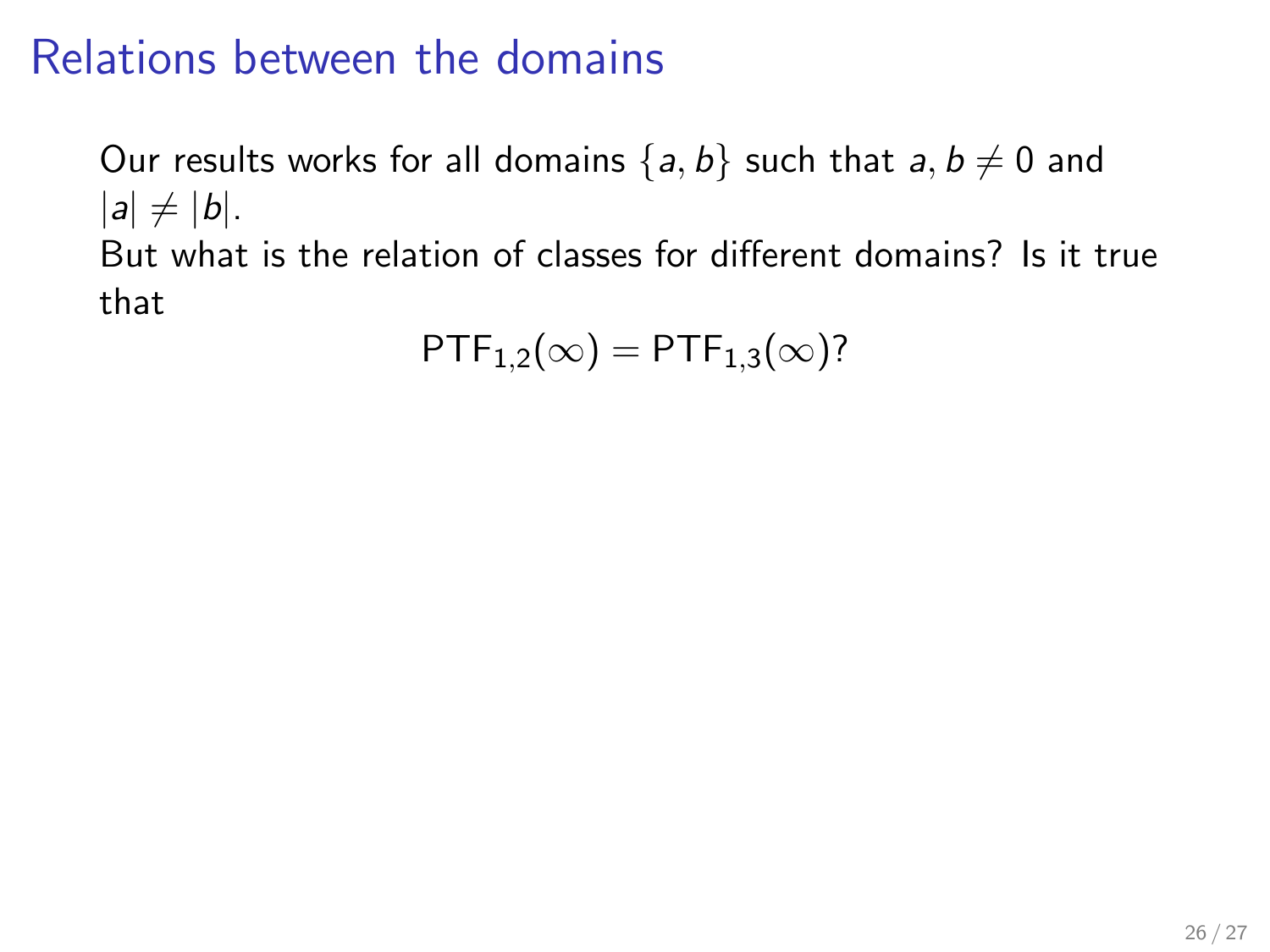# Relations between the domains

Our results works for all domains  $\{a, b\}$  such that  $a, b \neq 0$  and  $|a| \neq |b|$ . But what is the relation of classes for different domains? Is it true that

$$
\mathsf{PTF}_{1,2}(\infty)=\mathsf{PTF}_{1,3}(\infty)?
$$

Open problem!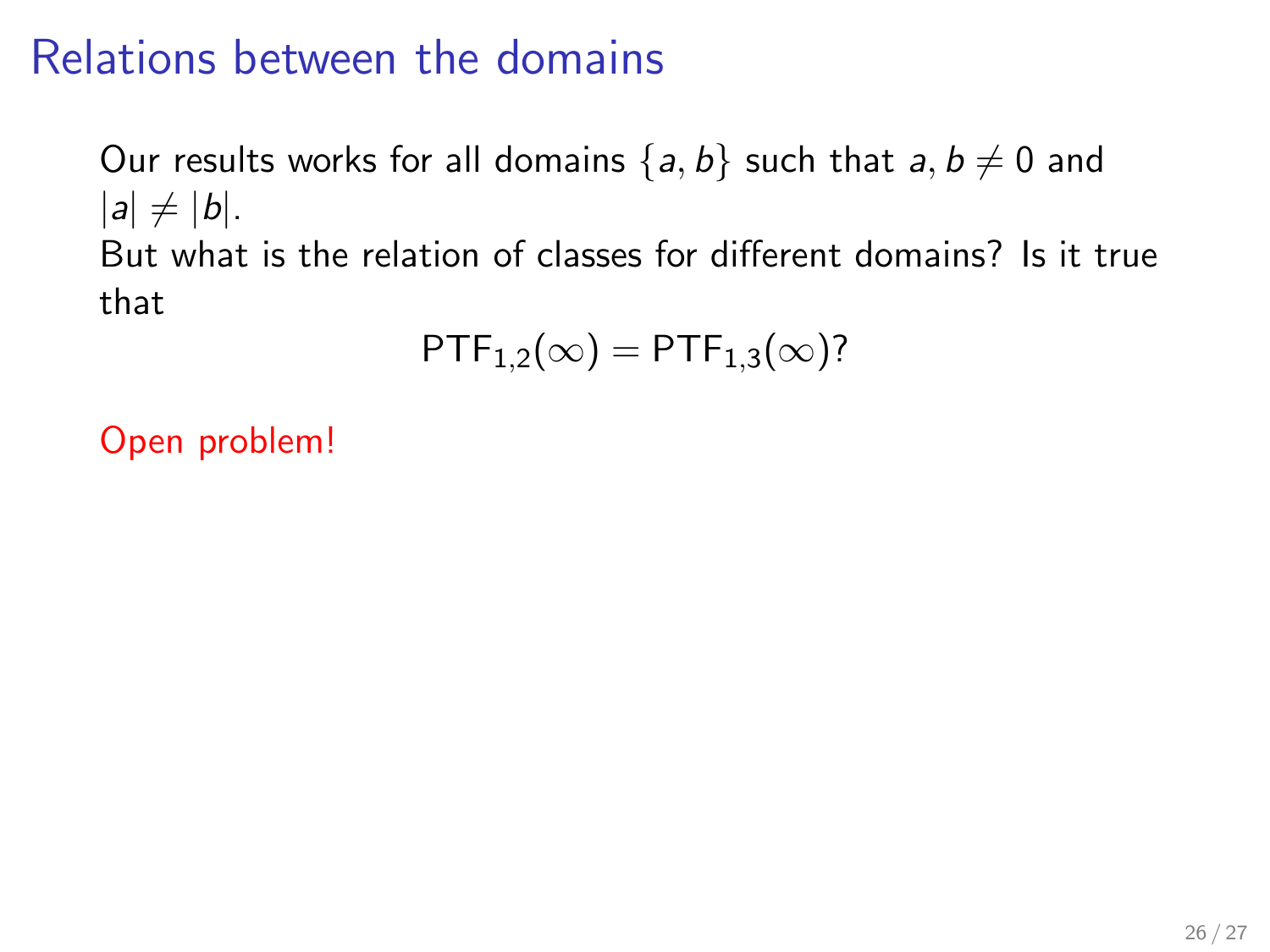# Relations between the domains

Our results works for all domains  $\{a, b\}$  such that  $a, b \neq 0$  and  $|a| \neq |b|$ . But what is the relation of classes for different domains? Is it true that

$$
\mathsf{PTF}_{1,2}(\infty)=\mathsf{PTF}_{1,3}(\infty)?
$$

#### Open problem!

But we know that  $\text{PTF}_{1,2}(\infty) = \text{PTF}_{1,-2}(\infty)$ .

More generally,

#### Lemma

For all  $a, b \in \mathbb{R}$  and for any natural number k we have  $\mathsf{PTF}_{a,b}(\infty) = \mathsf{PTF}_{a^k,b^k}(\infty).$ 

 $PTF_{1,2}(\infty) = PTF_{1,4}(\infty) = PTF_{1,-2}(\infty).$